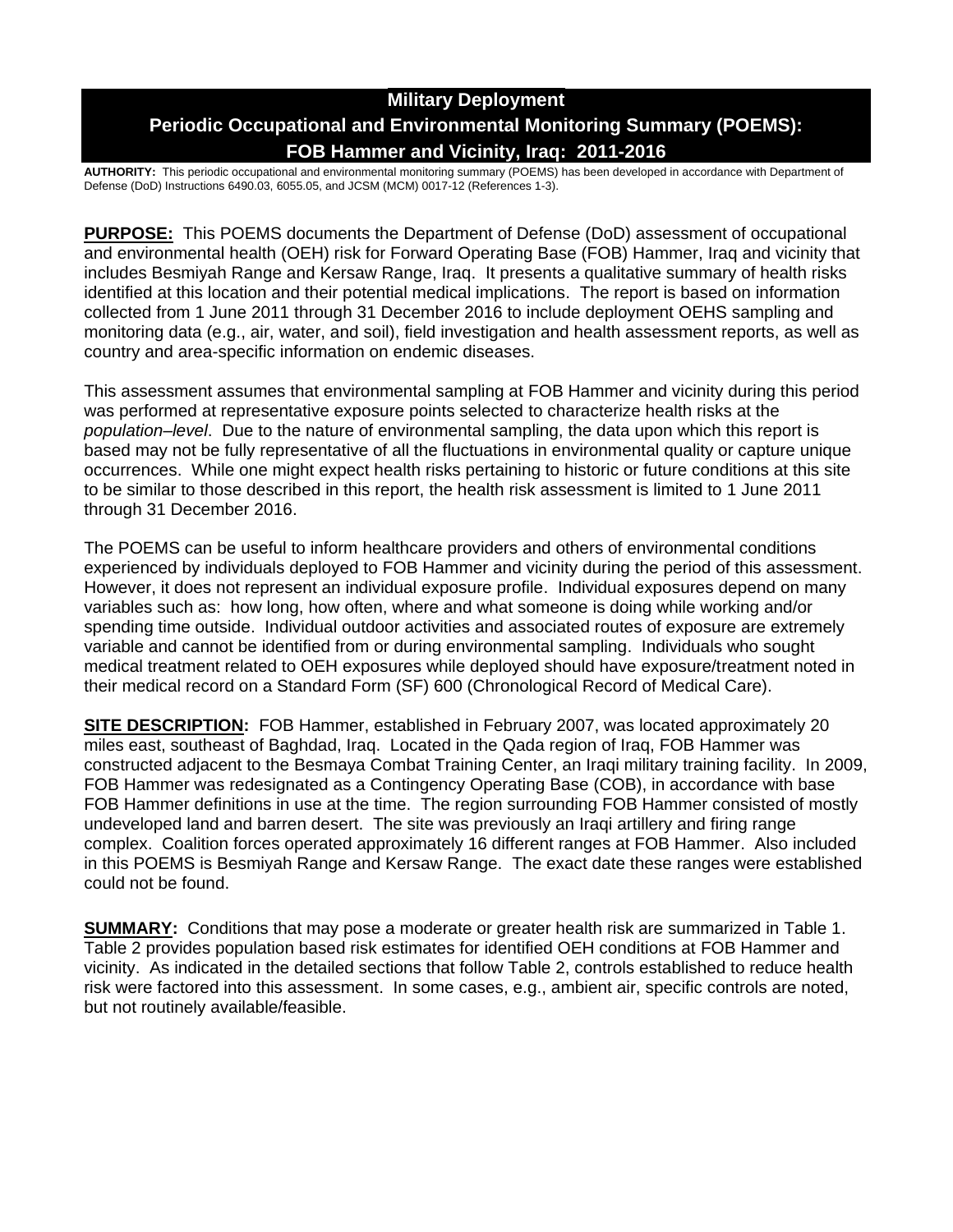# **Table 1: Summary of Occupational and Environmental Conditions with MODERATE or Greater Health Risk**

#### *Short-term health risks & medical implications:*

The following hazards may be associated with potential acute health effects in some personnel during deployment at FOB Hammer and vicinity that includes Besmiyah Range and Kersaw Range:

Food/waterborne diseases (e.g., bacterial diarrhea, hepatitis A, typhoid/paratyphoid fever, diarrhea-cholera, diarrheaprotozoal, brucellosis, hepatitis E); other endemic diseases (cutaneous leishmaniasis (acute), leishmaniasis-visceral, Crimean-Congo hemorrhagic fever, sandfly fever, leptospirosis, schistosomiasis, Tuberculosis (TB), rabies, Q fever, soil transmitted helminthes (hookworm, strongyloidiasis, cutaneous larva migrans); and heat stress. For food/waterborne diseases (e.g., bacterial diarrhea, hepatitis A, typhoid/paratyphoid fever, diarrhea-cholera, diarrhea-protozoal, brucellosis, hepatitis E), if ingesting local food and water, the health effects can temporarily incapacitate personnel (diarrhea) or result in prolonged illness (hepatitis A, typhoid/paratyphoid fever, brucellosis, hepatitis E). Risks from food/waterborne diseases may have been reduced with preventive medicine controls and mitigation, which includes hepatitis A and typhoid fever vaccinations and only drinking from approved water sources in accordance with standing CENTCOM policy. For other vector-borne endemic diseases (cutaneous leishmaniasis (acute), leishmaniasis-visceral, Crimean-Congo hemorrhagic fever, sandfly fever), these diseases may constitute a significant risk due to exposure to biting vectors; risk reduced to 'Low' by proper wear of the treated uniform, application of repellent to exposed skin, bed net use, and appropriate chemoprophylaxis, as well as minimizing areas of standing water and other vector-breeding areas. For water contact diseases (leptospirosis, schistosomiasis) activities involving extensive contact with surface water increase risk. For respiratory diseases (TB), personnel in close-quarter conditions could have been at risk for person-to-person spread. Animal contact diseases (rabies, Q fever), pose year-round risk. For soil transmitted helminthes (hookworm, strongyloidiasis, cutaneous larva migrans), risk may have been reduced by limiting exposure to soil contaminated with human or animal feces (including not sleeping on bare ground, and not walking barefoot). For heat stress, risk can be greater during months of April through October, and greater for susceptible persons including those older than 45, of low fitness level, unacclimatized, or with underlying medical conditions, and those under operational constraints (equipment, PPE, vehicles). Risks from heat stress may have been reduced with preventive medicine controls, work-rest cycles, proper hydration and nutrition, and mitigation.

Air quality: For inhalable coarse particulate matter less than 10 micrometers in diameter (PM10) from environmental dust, the PM<sup>10</sup> overall short-term health risk was not evaluated due to no data for analysis. For inhalable fine particulate matter less than 2.5 micrometers in diameter (PM<sub>2.5</sub>) from environmental dust, the PM<sub>2.5</sub> overall short-term health risk was not evaluated due to insufficient data for analysis. However, the FOB Hammer and vicinity area is a dust-prone desert environment with a semi-arid climate, also subject to vehicle traffic. Consequently, exposures to  $PM_{10}$  and  $PM_{2.5}$  may vary, as conditions may vary, and may result in mild to more serious short-term health effects (e.g., eye, nose or throat and lung irritation) in some personnel while at this site, particularly exposures to high levels of dust such as during high winds or dust storms. For PM<sub>10</sub> and PM<sub>2.5</sub>, certain subgroups of the deployed forces (e.g., those with pre-existing asthma/cardiopulmonary conditions) are at greatest risk of developing notable health effects. In addition, there was a brick factory located within four miles of FOB Hammer (see section 10.8 for a summary and factsheet reference of the brick factory). There was insufficient data from the brick factory to evaluate short-term health risk. In the vicinity of the brick factory, exposures to the smoke and soot may have varied, and exposures to high levels of PM<sub>10</sub> and PM<sub>2.5</sub> from smoke may result in mild to more serious short-term health effects (e.g., eye, nose or throat and lung irritation) in some personnel and certain subgroups. Although most short-term health effects from exposure to particulate matter and smoke should have resolved postdeployment, providers should be prepared to consider the relationship between deployment exposures and current complaints. Some individuals may have sought treatment for acute respiratory irritation while at FOB Hammer and vicinity. Personnel who reported with symptoms or required treatment while at site(s) with burn pit activity should have exposure and treatment noted in medical record (e.g., electronic medical record and/or on a Standard Form (SF) 600 (Chronological Record of Medical Care).

### *Long-term health risks & medical implications:*

The following hazards may be associated with potential chronic health effects in some personnel during deployment at FOB Hammer and vicinity that includes Besmiyah Range and Kersaw Range:

Air quality: For inhalable fine particulate matter less than 2.5 micrometers in diameter ( $PM_{2.5}$ ) from environmental dust, the overall long-term health risk was not evaluated due to insufficient data for analysis. Inhalable coarse particulate matter less than 10 micrometers in diameter (PM<sub>10</sub>) from environmental dust was not evaluated for long-term health risk due to no data for analysis and no available health guidelines. However, the FOB Hammer and vicinity area is a dust-prone desert environment with a semi-arid climate, also subject to vehicle traffic, and conditions may have varied. In addition, there was a brick factory located within four miles of FOB Hammer (see section 10.8 for a summary and factsheet reference of the brick factory). There was insufficient data from the brick factory to evaluate long-term health risk. In the vicinity of the brick factory, exposures to the smoke and soot may have varied, as conditions may have varied. For inhalational exposure to high levels of dust containing PM<sub>10</sub> and PM<sub>2.5</sub>, such as during high winds or dust storms, and for exposures to smoke, it is considered possible that some otherwise healthy personnel, who were exposed for a long-term period to dust and

> Page 2 of 22 Reviewed by CENTCOM SG (27 June 2017) Final Approval Date (26 July 2018)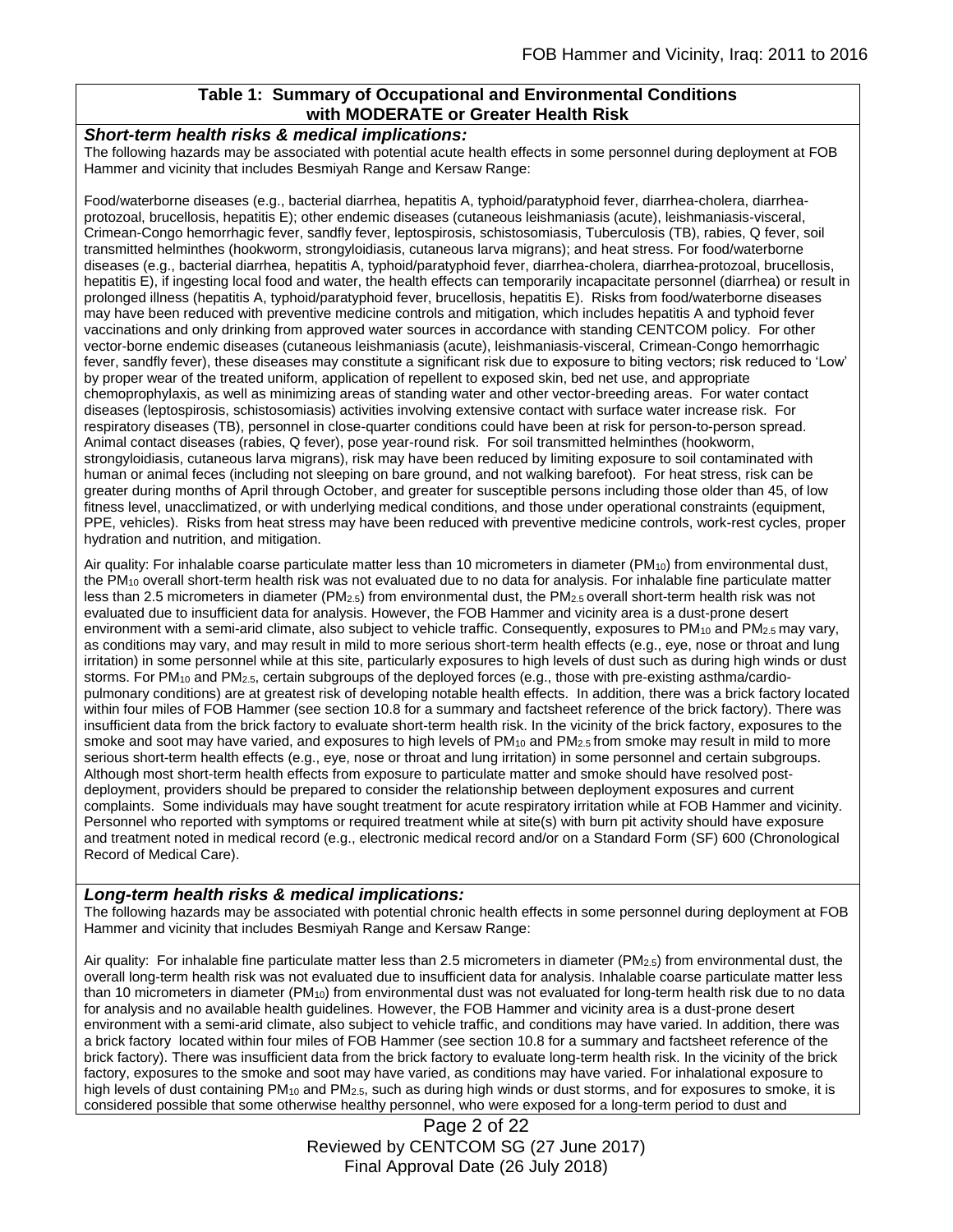particulate matter, could develop certain health conditions (e.g., reduced lung function, cardiopulmonary disease). Personnel with a history of asthma or cardiopulmonary disease could potentially be more likely to develop such chronic health conditions. While the dust and particulate matter exposures and exposures to smoke are acknowledged, at this time there were no specific recommended, post-deployment medical surveillance evaluations or treatments. Providers should still consider overall individual health status (e.g., any underlying conditions/susceptibilities) and any potential unique individual exposures (such as burn pits/barrels, incinerators, occupational or specific personal dosimeter data) when assessing individual concerns. Certain individuals may need to be followed/evaluated for specific occupational exposures/injuries (e.g., annual audiograms as part of the medical surveillance for those enrolled in the Hearing Conservation Program; and personnel covered by Respiratory Protection Program and/or Hazardous Waste/Emergency Responders Medical Surveillance).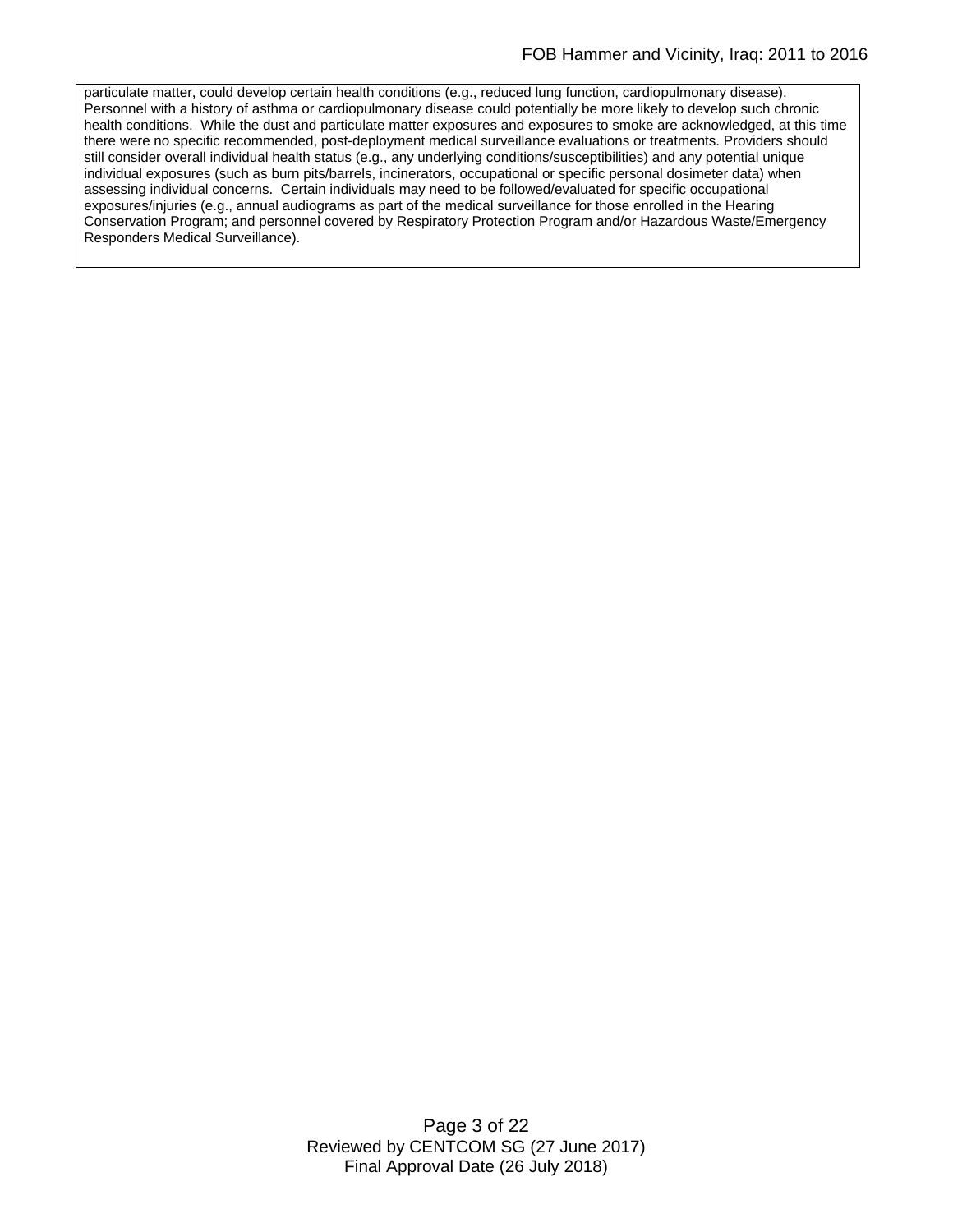| Source of<br><b>Identified Health</b><br>Risk <sup>3</sup>                                | Unmitigated Health Risk Estimate <sup>4</sup>                                                                                                                                                                                                                                                                                                                                                                                                                                                                                                                                                                                                                                                                                                                                                                            | <b>Control Measures</b><br>Implemented                                                                                                                                                                              | <b>Residual Health Risk Estimate<sup>4</sup></b>                                                                                                                                                                                                                                                                                                                                                                                                                                                                                                                                                                                                                                                                                                                                                                   |
|-------------------------------------------------------------------------------------------|--------------------------------------------------------------------------------------------------------------------------------------------------------------------------------------------------------------------------------------------------------------------------------------------------------------------------------------------------------------------------------------------------------------------------------------------------------------------------------------------------------------------------------------------------------------------------------------------------------------------------------------------------------------------------------------------------------------------------------------------------------------------------------------------------------------------------|---------------------------------------------------------------------------------------------------------------------------------------------------------------------------------------------------------------------|--------------------------------------------------------------------------------------------------------------------------------------------------------------------------------------------------------------------------------------------------------------------------------------------------------------------------------------------------------------------------------------------------------------------------------------------------------------------------------------------------------------------------------------------------------------------------------------------------------------------------------------------------------------------------------------------------------------------------------------------------------------------------------------------------------------------|
| <b>AIR</b>                                                                                |                                                                                                                                                                                                                                                                                                                                                                                                                                                                                                                                                                                                                                                                                                                                                                                                                          |                                                                                                                                                                                                                     |                                                                                                                                                                                                                                                                                                                                                                                                                                                                                                                                                                                                                                                                                                                                                                                                                    |
| Particulate<br>matter less than<br>10 micrometers<br>in diameter<br>$(PM_{10})$           | Short-term: No data were available for<br>analysis to characterize health risk.<br>Daily levels vary, acute health effects<br>(e.g., upper respiratory tract irritation)<br>more pronounced during days with<br>elevated PM levels. More serious<br>effects are possible in susceptible<br>persons (e.g., those with asthma/pre-<br>existing respiratory diseases).<br>Long-term: No health guidelines                                                                                                                                                                                                                                                                                                                                                                                                                   | Limiting strenuous<br>physical activities when air<br>quality is especially poor;<br>and actions such as<br>closing tent flaps,<br>windows, and doors.                                                              | Short-term: No data were available for<br>analysis to characterize health risk.<br>Daily levels vary, acute health effects<br>(e.g., upper respiratory tract irritation)<br>more pronounced during days with<br>elevated PM levels. More serious<br>effects are possible in susceptible<br>persons (e.g., those with asthma/pre-<br>existing respiratory diseases).<br>Long-term: No health guidelines                                                                                                                                                                                                                                                                                                                                                                                                             |
| Particulate<br>matter less than<br>2.5 micrometers<br>in diameter<br>(PM <sub>2.5</sub> ) | Short-term: Data not representative of<br>exposure and is insufficient to<br>characterize risk. Because FOB<br>Hammer and vicinity is situated in a<br>dusty semi-arid desert environment, a<br>majority of the time mild acute (short<br>term) health effects are anticipated.<br>Elevated levels may produce mild eye,<br>nose, or throat irritation in some<br>personnel and pre-existing health<br>conditions (e.g., asthma, or<br>cardiopulmonary diseases) may be<br>exacerbated.<br>Long-term: Data not representative of<br>exposure and is insufficient to<br>characterize risk. A small percentage<br>of personnel may be at increased risk<br>for developing chronic conditions.<br>Particularly those more susceptible to<br>acute effects (e.g., those with<br>asthma/pre-existing respiratory<br>diseases) | Limiting strenuous<br>physical activities when air<br>quality is especially poor;<br>and actions such as<br>closing tent flaps,<br>windows, and doors.                                                              | Short-term: Data not representative of<br>exposure and is insufficient to<br>characterize risk. Because FOB<br>Hammer and vicinity is situated in a<br>dusty semi-arid desert environment, a<br>majority of the time mild acute (short<br>term) health effects are anticipated.<br>Elevated levels may produce mild eye,<br>nose, or throat irritation in some<br>personnel and pre-existing health<br>conditions (e.g., asthma, or<br>cardiopulmonary diseases) may be<br>exacerbated.<br>Long-term: Data not representative of<br>exposure and is insufficient to<br>characterize risk. A small percentage<br>of personnel may be at increased risk<br>for developing chronic conditions.<br>Particularly those more susceptible to<br>acute effects (e.g., those with<br>asthma/existing respiratory diseases). |
| <b>ENDEMIC</b><br><b>DISEASE</b>                                                          |                                                                                                                                                                                                                                                                                                                                                                                                                                                                                                                                                                                                                                                                                                                                                                                                                          |                                                                                                                                                                                                                     |                                                                                                                                                                                                                                                                                                                                                                                                                                                                                                                                                                                                                                                                                                                                                                                                                    |
| Food<br>borne/Waterborne<br>(e.g., diarrhea-<br>bacteriological)                          | Short-term: High (bacterial diarrhea,<br>hepatitis A, typhoid fever) to Moderate<br>(diarrhea-cholera, diarrhea-protozoal,<br>brucellosis and hepatitis E). If local<br>food/water were consumed, the health<br>effects can temporarily incapacitate<br>personnel (diarrhea) or result in<br>prolonged illness (hepatitis A, typhoid<br>fever, brucellosis, hepatitis E).                                                                                                                                                                                                                                                                                                                                                                                                                                                | Preventive measures<br>include hepatitis A and<br>typhoid fever vaccination<br>and consumption of food<br>and water only from<br>approved sources.                                                                  | Short-term: Low to none                                                                                                                                                                                                                                                                                                                                                                                                                                                                                                                                                                                                                                                                                                                                                                                            |
|                                                                                           | Long-term: none identified                                                                                                                                                                                                                                                                                                                                                                                                                                                                                                                                                                                                                                                                                                                                                                                               |                                                                                                                                                                                                                     | Long-term: No data available                                                                                                                                                                                                                                                                                                                                                                                                                                                                                                                                                                                                                                                                                                                                                                                       |
| Arthropod Vector<br><b>Borne</b>                                                          | Short-term: Moderate (leishmaniasis-<br>cutaneous, leishmaniasis-visceral,<br>Crimean-Congo hemorrhagic fever,<br>sandfly fever) to Low (rickettsioses,<br>typhus-murine; West Nile fever, and<br>sindbis).                                                                                                                                                                                                                                                                                                                                                                                                                                                                                                                                                                                                              | Preventive measures<br>include proper wear of<br>treated uniform,<br>application of repellent to<br>exposed skin, and bed net<br>use, minimizing areas of<br>standing water and<br>appropriate<br>chemoprophylaxis. | Short-term: Low                                                                                                                                                                                                                                                                                                                                                                                                                                                                                                                                                                                                                                                                                                                                                                                                    |
|                                                                                           | Long-term: Low (leishmaniasis-<br>visceral infection)                                                                                                                                                                                                                                                                                                                                                                                                                                                                                                                                                                                                                                                                                                                                                                    |                                                                                                                                                                                                                     | Long-term: No data available                                                                                                                                                                                                                                                                                                                                                                                                                                                                                                                                                                                                                                                                                                                                                                                       |
| Water-Contact<br>(e.g., wading,                                                           | Short-term: Moderate (leptospirosis<br>and schistosomiasis).                                                                                                                                                                                                                                                                                                                                                                                                                                                                                                                                                                                                                                                                                                                                                             | Control measures<br>implemented: Avoid water                                                                                                                                                                        | Short-term: Moderate for leptospirosis<br>and schistosomiasis.                                                                                                                                                                                                                                                                                                                                                                                                                                                                                                                                                                                                                                                                                                                                                     |

## **Table 2. Population-Based Health Risk Estimates -** FOB Hammer and vicinity that includes Besmiyah Range and Kersaw Range**1, 2**

Page 4 of 22 Reviewed by CENTCOM SG (27 June 2017) Final Approval Date (26 July 2018)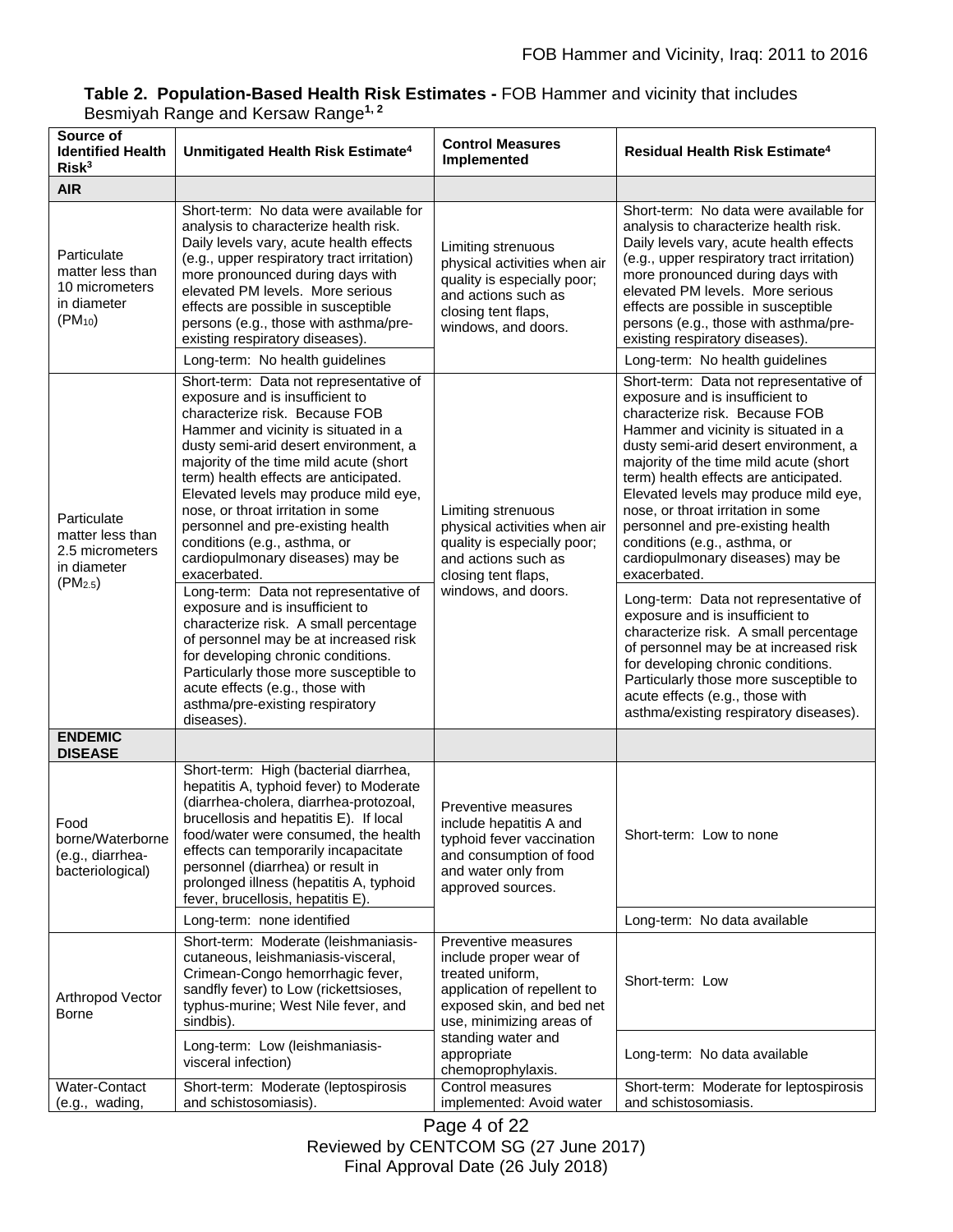| swimming)                                           | Long-term: No data available                                                                                                                                                                                                                                                                                                                                | contact and recreational<br>water activities, properly<br>wear of the uniform<br>(especially footwear), and<br>utilize protective coverings<br>for cuts/abraded skin.                                                                                                                                   | Long-term: No data available                                                                                                                                                                                                                                                                                                                                                                          |
|-----------------------------------------------------|-------------------------------------------------------------------------------------------------------------------------------------------------------------------------------------------------------------------------------------------------------------------------------------------------------------------------------------------------------------|---------------------------------------------------------------------------------------------------------------------------------------------------------------------------------------------------------------------------------------------------------------------------------------------------------|-------------------------------------------------------------------------------------------------------------------------------------------------------------------------------------------------------------------------------------------------------------------------------------------------------------------------------------------------------------------------------------------------------|
| Respiratory                                         | Short-term: Moderate (tuberculosis<br>(TB) to Low (meningococcal meningitis<br>and Middle East respiratory syndrome<br>coronavirus (MERS-CoV)).                                                                                                                                                                                                             | Providing adequate living<br>and work space; medical<br>screening; vaccination                                                                                                                                                                                                                          | Short-term: Low                                                                                                                                                                                                                                                                                                                                                                                       |
|                                                     | Long-term: No data available                                                                                                                                                                                                                                                                                                                                |                                                                                                                                                                                                                                                                                                         | Long-term: No data available                                                                                                                                                                                                                                                                                                                                                                          |
|                                                     | Short-term: Moderate (rabies and Q-<br>fever) to Low (anthrax and avian<br>Influenza).                                                                                                                                                                                                                                                                      | Prohibiting contact with,<br>adoption, or feeding of<br>feral animals IAW U.S.                                                                                                                                                                                                                          | Short-term: No data available                                                                                                                                                                                                                                                                                                                                                                         |
| <b>Animal Contact</b>                               | Long-term: Low (rabies)                                                                                                                                                                                                                                                                                                                                     | <b>Central Command</b><br>(CENTCOM) General<br>Order (GO) 1C. Risks are<br>further reduced in the<br>event of assessed contact<br>by prompt post-exposure<br>rabies prophylaxis IAW<br>The Center for Disease<br>Control's (CDC) Advisory<br>Committee on<br><b>Immunization Practices</b><br>guidance. | Long-term: No data available                                                                                                                                                                                                                                                                                                                                                                          |
| Soil-transmitted                                    | Short-term: Moderate for soil<br>transmitted helminthes (hookworm,<br>strongyloidiasis, cutaneous larva<br>migrans).                                                                                                                                                                                                                                        | Risk was reduced to Low<br>by limiting exposure to soil<br>contaminated with human<br>or animal feces (including<br>sleeping on bare ground,<br>and walking barefoot).                                                                                                                                  | Short-term: Low                                                                                                                                                                                                                                                                                                                                                                                       |
|                                                     | Long-term: No data available                                                                                                                                                                                                                                                                                                                                |                                                                                                                                                                                                                                                                                                         | Long-term: No data available                                                                                                                                                                                                                                                                                                                                                                          |
| <b>VENOMOUS</b><br><b>ANIMAL/</b><br><b>INSECTS</b> |                                                                                                                                                                                                                                                                                                                                                             |                                                                                                                                                                                                                                                                                                         |                                                                                                                                                                                                                                                                                                                                                                                                       |
| Snakes,<br>scorpions, and<br>spiders                | Short-term: Low; If encountered,<br>effects of venom vary with species<br>from mild localized swelling (e.g.,<br>Scorpio maurus) to potentially lethal<br>effects (e.g., Vipera albicornuta).                                                                                                                                                               | Risk reduced by avoiding<br>contact, proper wear of<br>uniform (especially<br>footwear), and proper and<br>timely treatment.                                                                                                                                                                            | Short-term: Low; If encountered,<br>effects of venom vary with species<br>from mild localized swelling (e.g.,<br>Scorpio maurus) to potentially lethal<br>effects (e.g., Vipera albicornuta).                                                                                                                                                                                                         |
|                                                     | Long-term: No data available                                                                                                                                                                                                                                                                                                                                |                                                                                                                                                                                                                                                                                                         | Long-term: No data available                                                                                                                                                                                                                                                                                                                                                                          |
| <b>HEAT/COLD</b><br><b>STRESS</b>                   |                                                                                                                                                                                                                                                                                                                                                             |                                                                                                                                                                                                                                                                                                         |                                                                                                                                                                                                                                                                                                                                                                                                       |
| Heat                                                | Short-term: Variable; Risk of heat<br>injury is Low from November - March,<br>High in April, and Extremely High from<br>May - October.<br>Long-term: Low; However, the risk<br>may be greater to certain susceptible<br>persons-those older (i.e., greater than<br>45 years), in lesser physical shape, or<br>with underlying medical/health<br>conditions. | Work-rest cycles, proper<br>hydration and nutrition,<br>and Wet Bulb Globe<br>Temperature (WBGT)<br>monitoring.                                                                                                                                                                                         | Short-term: Variable; Risk of heat<br>injury in unacclimatized or susceptible<br>personnel Low from November -<br>March, High in April, and Extremely<br>High from May - October<br>Long-term: Low; However, the risk<br>may be greater to certain susceptible<br>persons-those older (i.e., greater than<br>45 years), in lesser physical shape, or<br>with underlying medical/health<br>conditions. |
| Cold                                                | Short-term: Low risk of cold<br>stress/injury.<br>Long-term: Low; Long-term health<br>implications from cold injuries are rare<br>but can occur, especially from more<br>serious injuries such as frost bite.                                                                                                                                               | Risks from cold stress<br>reduced with protective<br>measures such as use of<br>the buddy system, limiting<br>exposure during cold<br>weather, proper hydration                                                                                                                                         | Short-term: Low risk of cold<br>stress/injury.<br>Long-term: Low; Long-term health<br>implications from cold injuries are rare<br>but can occur, especially from more<br>serious injuries such as frost bite.                                                                                                                                                                                         |

Page 5 of 22 Reviewed by CENTCOM SG (27 June 2017) Final Approval Date (26 July 2018)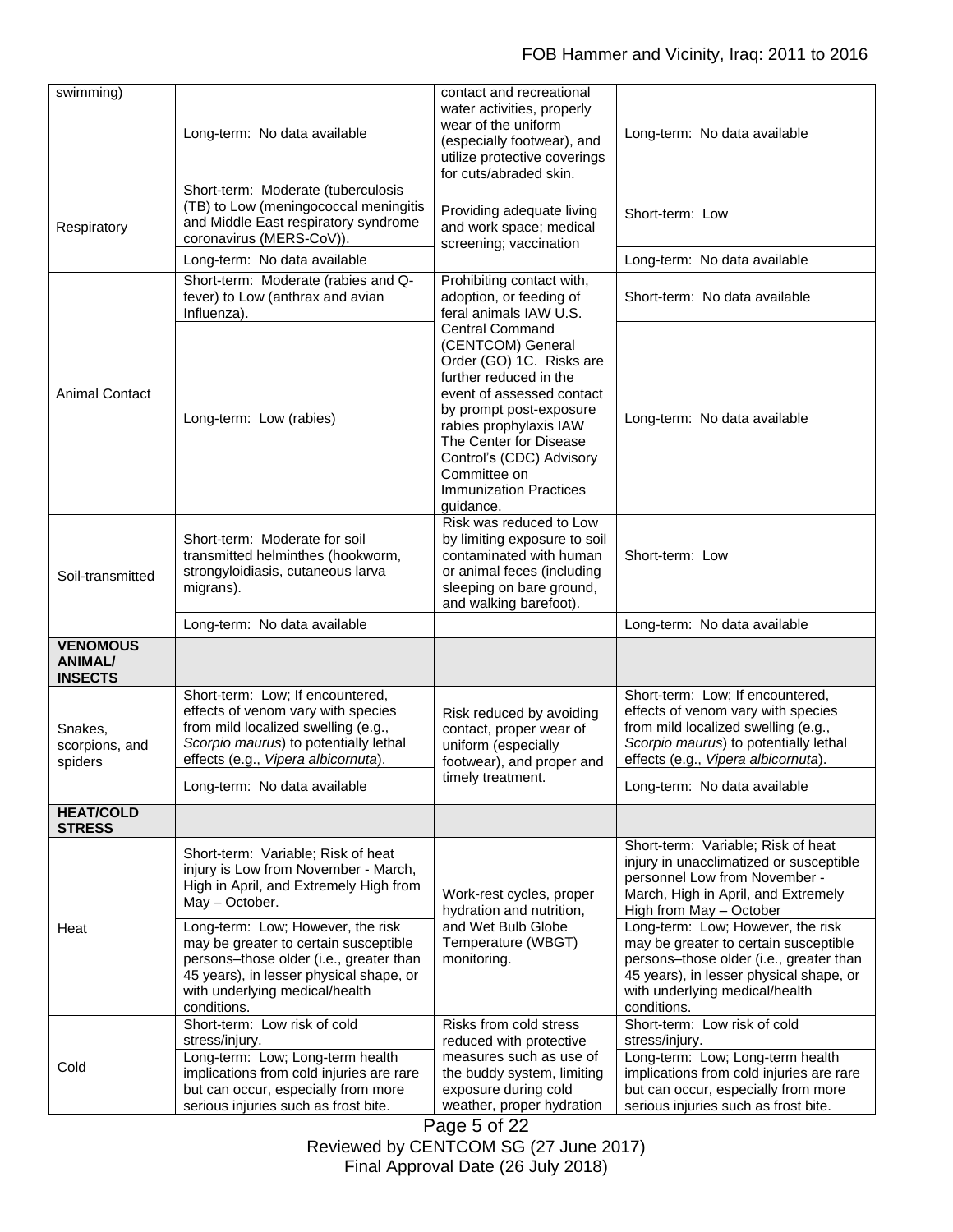|                                                 |                                                                                                                                                                                                 | and nutrition, and proper<br>wear of issued protective<br>clothing. |                                                                                                                                                                                             |
|-------------------------------------------------|-------------------------------------------------------------------------------------------------------------------------------------------------------------------------------------------------|---------------------------------------------------------------------|---------------------------------------------------------------------------------------------------------------------------------------------------------------------------------------------|
| <b>NOISE</b>                                    |                                                                                                                                                                                                 |                                                                     |                                                                                                                                                                                             |
| Continuous<br>(Flightline, Power<br>Production) | Short-term: High to Low; High risk to<br>individuals working near major noise<br>sources without proper hearing<br>protection.<br>Long-term: High to Low; High risk to                          | Hearing protection used<br>by personnel in higher risk<br>areas.    | Short-term: Low risk to the majority of<br>personnel and to individuals working<br>near major noise sources who use<br>proper hearing protection.<br>Long-term: Low risk to the majority of |
|                                                 | individuals working near major noise<br>sources without proper hearing<br>protection.                                                                                                           |                                                                     | personnel and to individuals working<br>near major noise sources who use<br>proper hearing protection.                                                                                      |
| <b>Unique</b><br>Incidents/                     |                                                                                                                                                                                                 |                                                                     |                                                                                                                                                                                             |
| <b>Concerns</b>                                 |                                                                                                                                                                                                 |                                                                     |                                                                                                                                                                                             |
| Narhwan Brick<br>Factory                        | The brick factory was located within<br>four miles north of FOB Hammer.<br>Soldiers often complained about the                                                                                  |                                                                     | Short-term: Insufficient data to assess<br>risk.                                                                                                                                            |
|                                                 | heavy smoke and soot blowing over<br>the FOB from the brick factory. There<br>was insufficient air surveillance data<br>from the brick factory to evaluate<br>short- and long-term health risk. |                                                                     | Long-term: Insufficient data to assess<br>risk.                                                                                                                                             |
| <b>Burn Pits</b>                                | Short-term: FOB Hammer and vicinity<br>do not have a burn pit.                                                                                                                                  |                                                                     | Short-term: FOB Hammer and vicinity<br>do not have a burn pit.                                                                                                                              |
|                                                 | Long-term: FOB Hammer and vicinity<br>do not have a burn pit.                                                                                                                                   |                                                                     | Long-term: FOB Hammer and vicinity<br>do not have a burn pit.                                                                                                                               |

 $1$ This Summary Table provides a qualitative estimate of population-based short- and long-term health risks associated with the occupational environment conditions at FOB Hammer and vicinity that includes Besmiyah Range and Kersaw Range. It does not represent an individual exposure profile. Actual individual exposures and health effects depend on many variables. For example, while a chemical may have been present in the environment, if a person did not inhale, ingest, or contact a specific dose of the chemical for adequate duration and frequency, then there may have been no health risk. Alternatively, a person at a specific location may have experienced a unique exposure which could result in a significant individual exposure. Any such person seeking medical care should have their specific exposure documented in an SF600.

 $^2$  This assessment is based on specific environmental sampling data and reports obtained from 1 June 2011 through 31 December 2016. Sampling locations are assumed to be representative of exposure points for the FOB Hammer population, but may not reflect all the fluctuations in environmental quality or capture unique exposure incidents.

<sup>3</sup>This Summary Table is organized by major categories of identified sources of health risk. It only lists those sub-categories specifically identified and addressed at FOB Hammer and vicinity. The health risks are presented as Low, Moderate, High or Extremely High for both acute and chronic health effects. The health risk level is based on an assessment of both the potential severity of the health effects that could be caused and probability of the exposure that would produce such health effects. Details can be obtained from the Army Public Health Center (APHC). Where applicable, "None Identified" is used when though a potential exposure is identified, and no health risks of either a specific acute or chronic health effects are determined. More detailed descriptions of OEH exposures that are evaluated but determined to pose no health risk are discussed in the following sections of this report.

<sup>4</sup>Health risks in this Summary Table are based on quantitative surveillance thresholds (e.g., endemic disease rates, host/vector/pathogen surveillance) or screening levels, e.g., Military Exposure Guidelines (MEGs) for chemicals*.* Some previous assessment reports may provide slightly inconsistent health risk estimates because quantitative criteria such as MEGs may have changed since the samples were originally evaluated and/or because this assessment makes use of all historic site data while previous reports may have only been based on a select few samples.

> Page 6 of 22 Reviewed by CENTCOM SG (27 June 2017) Final Approval Date (26 July 2018)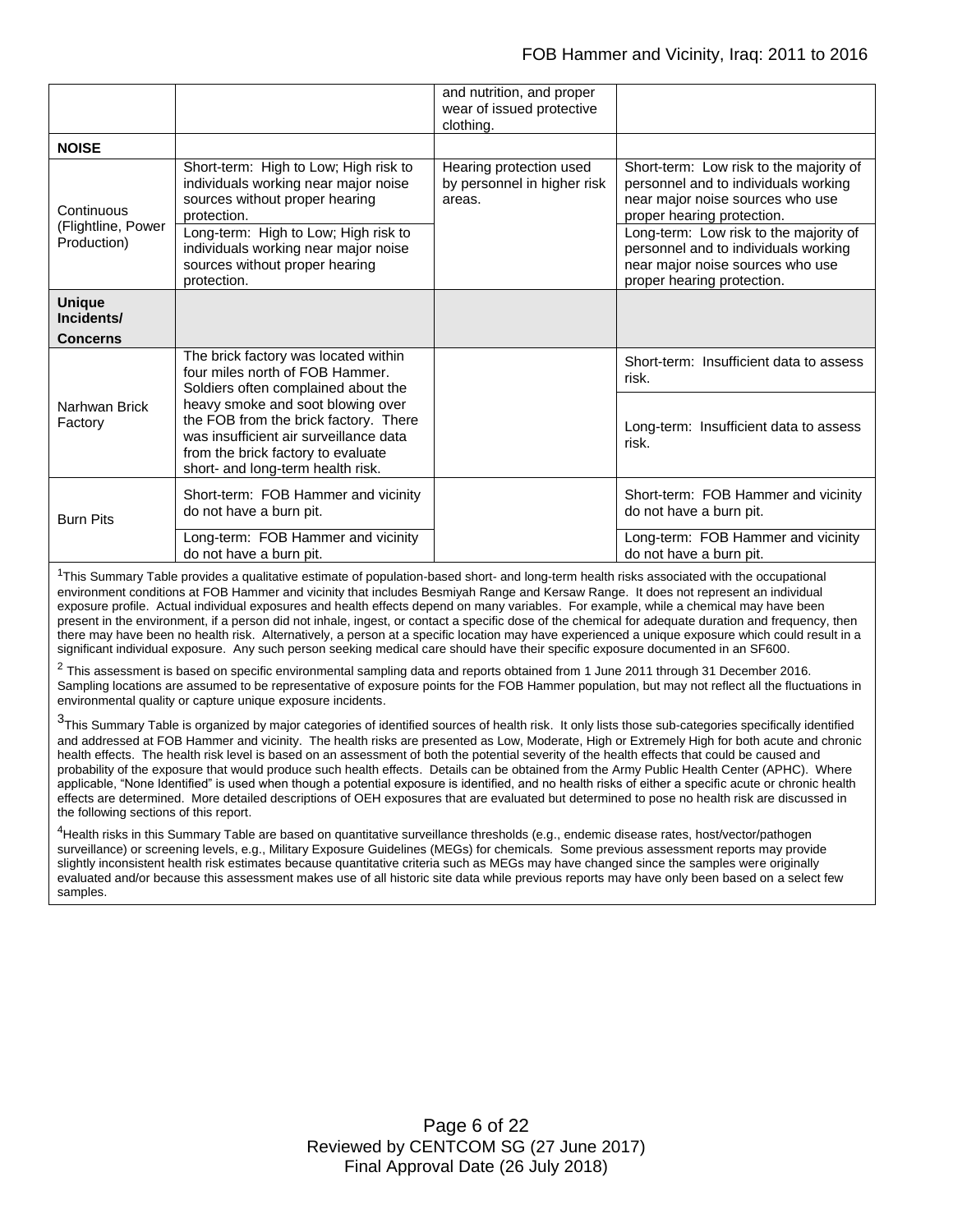# **1 Discussion of Health Risks at FOB Hammer and vicinity, Iraq by Source**

The following sections provide additional information about the OEH conditions summarized above. All risk assessments were performed using the methodology described in the U.S. Army Public Health Command Technical Guide 230, *Environmental Health Risk Assessment and Chemical Exposure Guidelines for Deployed Military Personnel* (Reference 4). All OEH risk estimates represent residual risk after accounting for preventive controls in place. Occupational exposures and exposures to endemic diseases are greatly reduced by preventive measures. For environmental exposures related to airborne dust, there are limited preventive measures available, and available measures have little efficacy in reducing exposure to ambient conditions.

The ProUCL version 5.0 software package was used for statistical analyses (Reference 5). Means are followed by standard deviation (SD). Risk characterization was based on the 95 percent upper confidence level of the arithmetic mean (95% UCL) or the arithmetic mean depending on the quality and quantity of the data being evaluated. The sample mean is an uncertain estimate of the true mean of the population exposure point concentration (PEPC). The 95% UCL reduces the uncertainty inherent in the sample mean and states with a higher level of confidence that the mean PEPC is no greater than the 95% UCL.

# **2 Air**

# 2.1 Site-Specific Sources Identified

FOB Hammer and vicinity is situated in dusty semi-arid desert environment. Sources of airborne contaminants at the base camps included diesel vehicle and generator exhaust, a brick factory located within four miles north of the FOB, dust from unpaved roads and surfaces, on-site firing ranges, and aircraft exhaust. In addition, dust storms, periods of high winds, and vehicle traffic passing through moon dust (very fine silts with the consistency of talcum powder) contributed to particulate matter (PM) exposures above health-based MEGs.

# 2.2 Particulate matter

Particulate matter (PM) is a complex mixture of extremely small particles suspended in the air. The PM includes solid particles and liquid droplets emitted directly into the air by sources such as: motor vehicles, aircraft, generators, construction activities, fires, and natural windblown dust. The PM can include sand, soil, metals, volatile organic compounds (VOC), allergens, and other compounds such as nitrates or sulfates that are formed by condensation or transformation of combustion exhaust. The PM composition and particle size vary considerably depending on the source. Generally, PM of health concern is divided into two fractions:  $PM_{10}$ , which includes coarse particles with a diameter of 10 micrometers or less, and fine particles less than 2.5 micrometers ( $PM_{2.5}$ ), which can reach the deepest regions of the lungs when inhaled. Exposure to excessive PM is linked to a variety of potential health effects.

2.3 Particulate matter, less than 10 micrometers ( $PM_{10}$ )

# 2.3.1 Exposure Guidelines:

Short Term (24-hour)  $PM_{10}$  MEGs (micrograms per cubic meter, μg/m<sup>3</sup>):

Long-term  $PM_{10}$  MEG ( $\mu$ g/m<sup>3</sup>):

- 
- Negligible  $MEG = 250$  **Not defined and not available.**
- $\bullet$  Marginal MEG = 420  $\bullet$  Critical MEG = 600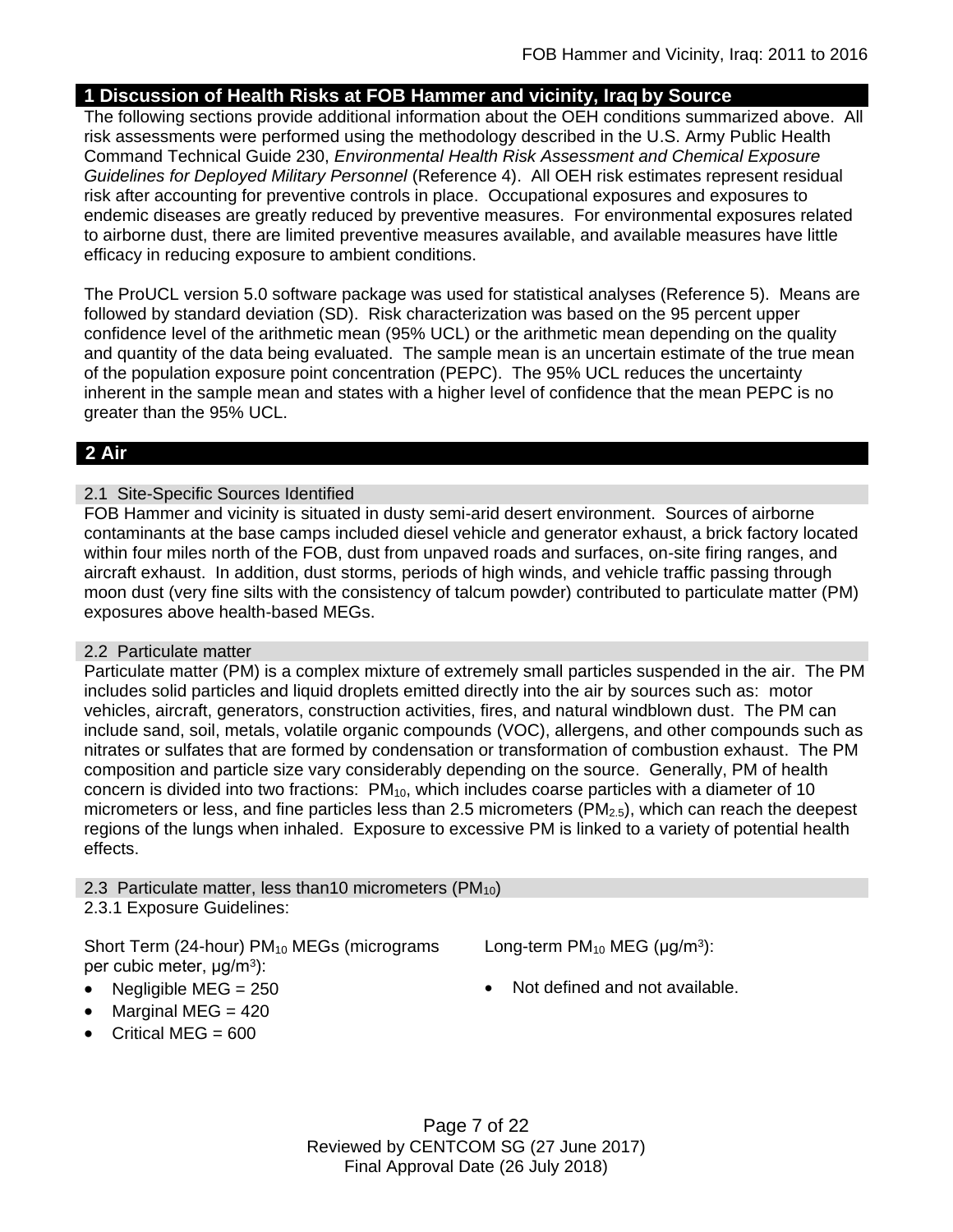2.3.2 Sample data/Notes:

There were no PM<sub>10</sub> samples from FOB Hammer and vicinity.

2.3.3 Short-term and Long-term health risks: **Not evaluated.**

2.4 Particulate Matter, less than 2.5 micrometers (PM<sub>2.5</sub>) 2.4.1 Exposure Guidelines:

Short Term (24-hour)  $PM<sub>2.5</sub> MEGs$  (µg/m<sup>3</sup>):

- 
- 
- Critical MEG = 500

# 2.4.2 Sample data/Notes:

): Long-term (1-year)  $PM_{2.5}$  MEGs ( $\mu$ g/m<sup>3</sup>):

- Negligible MEG = 65 Negligible MEG = 15
- Marginal MEG =  $250$   $\bullet$  Marginal MEG =  $65$ .

A total of seven valid PM2.5 air samples were collected at FOB Hammer in 2013 (three samples) and 2016 (four samples). The range of 24-hour PM<sub>2.5</sub> concentrations was 31  $\mu$ g/m<sup>3</sup> to 131  $\mu$ g/m<sup>3</sup>, with an average concentration of 81  $\mu$ g/m<sup>3</sup>.

## 2.4.3 Short-term health risk:

The PM<sub>2.5</sub> short-term Negligible MEG (65  $\mu$ g/m<sup>3</sup>) was exceeded by the peak PM<sub>2.5</sub> concentration in 2013 (131  $\mu$ g/m<sup>3</sup>) and 2016 (121  $\mu$ g/m<sup>3</sup>). However, the data quantity was insufficient to characterize the potential short-term health risk from  $PM_{2.5}$  exposure to U.S. personnel. Confidence in the risk estimate was low because of the small sample size.

# 2.4.4 Long-term health risk:

The PM<sub>2.5</sub> long-term Marginal MEG (65 µg/m<sup>3</sup>) was exceeded by the average PM<sub>2.5</sub> concentration in 2013 (94  $\mu$ g/m<sup>3</sup>) and 2016 (72  $\mu$ g/m<sup>3</sup>). With repeated exposures above the MEG, a small percentage of personnel may have increased risk for developing chronic conditions, such as reduced lung function or exacerbated chronic bronchitis, COPD, asthma, atherosclerosis or other cardiopulmonary diseases. Personnel with a history of asthma or cardiopulmonary disease were considered to be at particular risk. However, the data quantity was insufficient to characterize the potential long-term health risk from  $PM_{2.5}$ exposure to U.S. personnel. Confidence in the risk estimate was low because of the small sample size.

### 2.5 Airborne Metals

2.5.1 Sample data/Notes:

There were no PM<sub>10</sub> airborne metal samples from FOB Hammer and vicinity. A total of seven valid  $PM<sub>2.5</sub>$  airborne metal samples were collected at FOB Hammer and vicinity. None of the detected metals had a peak concentration above the 1-year negligible MEGs.

# 2.5.2 Short and long-term health risks:

**None identified based on the available sampling data.** No parameters exceeded its respective 1 year Negligible MEGs. However, the data quantity was insufficient to characterize the potential health risk of airborne metal exposure to U.S. personnel.

### 2.6 Volatile Organic Compounds (VOC)

The likely sources of VOCs on FOB Hammer and vicinity were fuel storage, fuel transfers between storage tanks, and vehicle and aircraft emissions.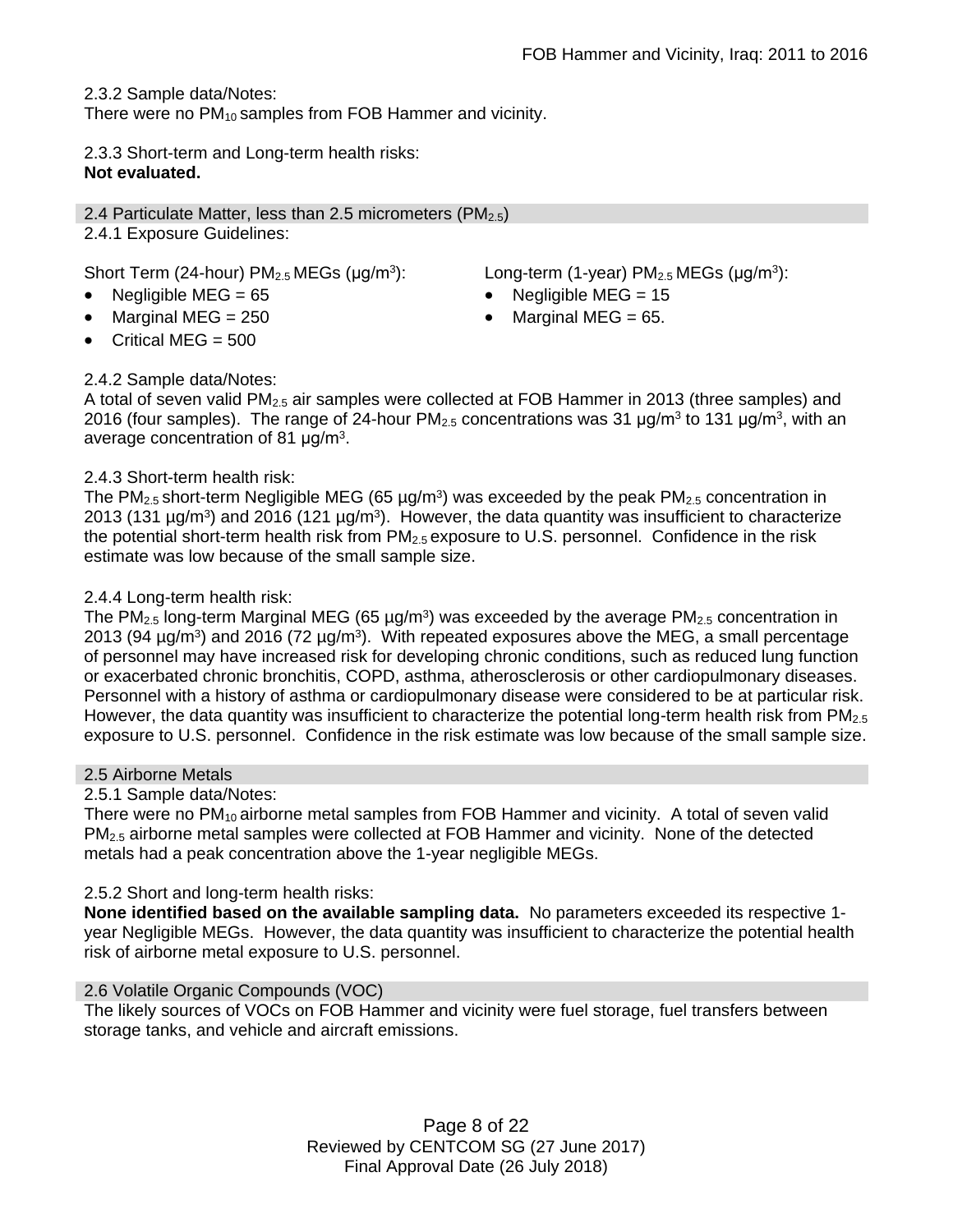2.6.2 Sample data/Notes:

Two valid VOCs air samples were collected at FOB Hammer and vicinity in 2013 (one sample) and 2016 (one sample).

2.6.3 Short and long-term health risks:

**None identified based on the available sampling data.** No parameters exceeded its respective 1 year Negligible MEGs. However, the data quantity was insufficient to characterize the potential shortterm and long-term health risks from VOCs exposure to U.S. personnel.

# **3 Soil**

## 3.1 Site-Specific Sources Identified

3.1.1 Sample data/Notes:

Ten valid soil samples were collected at FOB Hammer and vicinity in 2013 (three samples), 2015 (one sample) and 2016 (six samples). The four composite samples were taken at the Entry Control Point, buffalo living area, and the athletic field/court. The six discrete samples were taken at the fuel tank and airfield gate, beside the fuel blivet and generators between the LSA tents, Range #10, and the Iraqi compound near the old Parade Ground.

The primary soil contamination exposure pathways are dermal contact and dust inhalation. Typical parameters analyzed for included semi volatile organic compounds (SVOCs), heavy metals, polychlorinated biphenyls (PCBs), pesticides, and herbicides. If the contaminant was known or suspected, other parameters may have been analyzed for (i.e., total petroleum hydrocarbons (TPH) and polycyclic aromatic hydrocarbons (PAH) near fuel spills). For the risk assessment, personnel are assumed to remain at this location for 6 months to 1 year.

3.1.2 Short-term health risk:

**Not an identified source of health risk**. Currently, sampling data for soil are not evaluated for short term (acute) health risks**.**

3.1.3 Long-term health risk:

No parameters exceeded the 1-year Negligible MEGs.

# **4 Water**

In order to assess the health risk to U.S. personnel from exposure to water in theater, the APHC identified the most probable exposure pathways. These are based on the administrative information provided on the field data sheets submitted with the samples taken over the time period being evaluated. It is assumed that 100% of all U.S. personnel at FOB Hammer and vicinity will be directly exposed to reverse osmosis water purification unit (ROWPU) treated, disinfected fresh bulk water, bottled water, and untreated well water.

### 4.1 Drinking Water: Bottled or Packaged Water

- 4.1.1 Site-Specific Sources Identified
- 4.1.2 Sample data/Notes:

To assess the potential for adverse health effects to troops, the following assumptions were made about dose and duration: A conservative (protective) assumption was that personnel routinely ingested 5 L/day of bottled water for up to 365 days (1-year). It was further assumed that control measures were not used.

> Page 9 of 22 Reviewed by CENTCOM SG (27 June 2017) Final Approval Date (26 July 2018)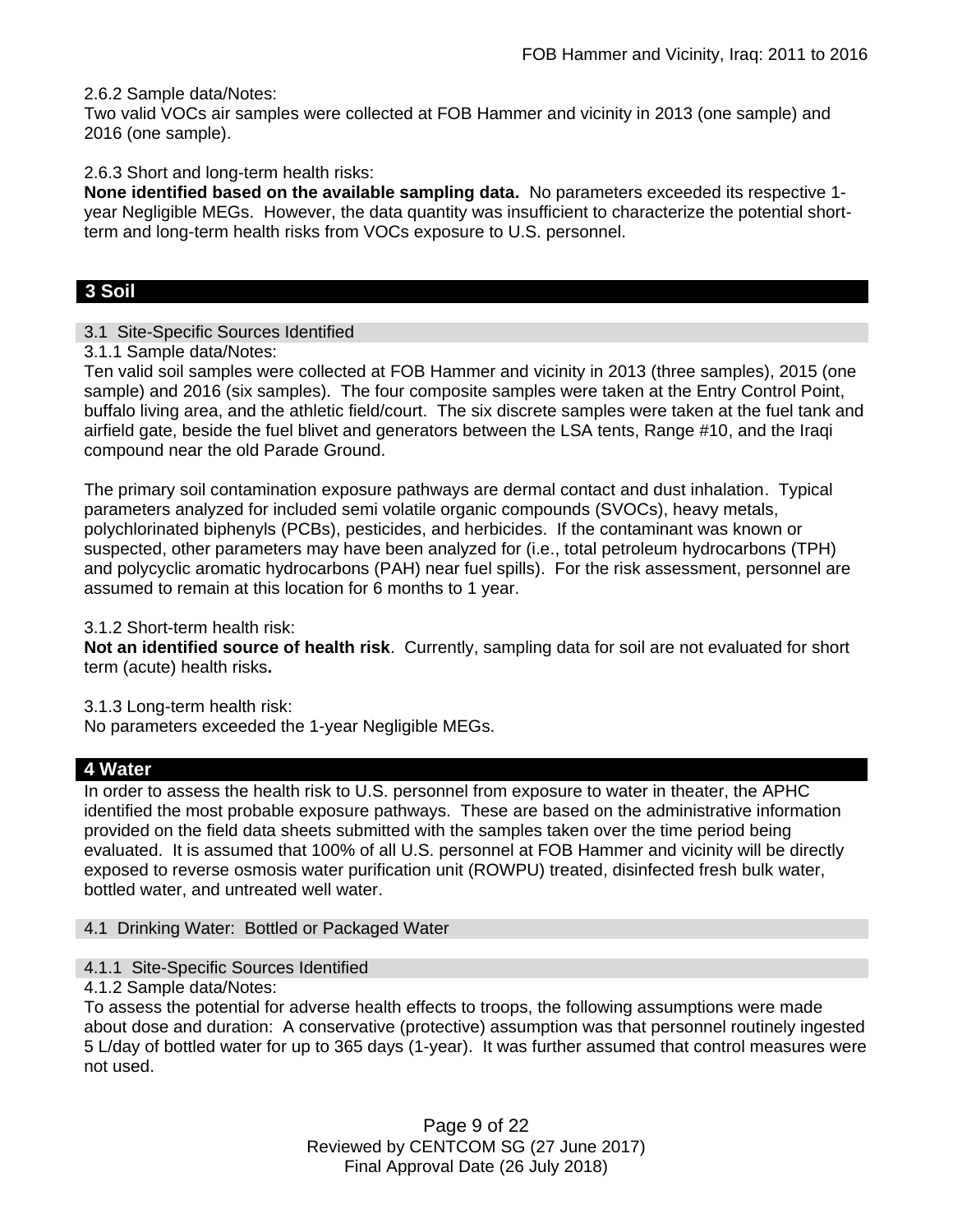Water used as drinking water was bottled water (primary source) and ROWPU-treated water. Four valid drinking water samples were collected in 2015 (one sample) and 2016 (three samples). There were no sampling data for 2011-2014.

## 4.1.3 Short-term and long-term health risks:

The data were insufficient to characterize the potential short-term and long-term health risks from drinking water exposure to U.S. personnel.

### 4.2 Non-Drinking Water: Disinfected

### 4.2.1 Site-Specific Sources Identified

Although the primary route of exposure for most microorganisms is ingestion of contaminated water, dermal exposure to some microorganisms, chemicals, and biologicals may also cause adverse health effects. Complete exposure pathways would include drinking, brushing teeth, personal hygiene, cooking, providing medical and dental care using a contaminated water supply or during dermal contact at vehicle or aircraft wash racks.

### 4.2.2 Sample data/Notes:

To assess the potential for adverse health effects to troops the following assumptions were made about dose and duration: All U.S. personnel at this location were expected to remain at this site for approximately 1 year. A conservative (protective) assumption is that personnel routinely consumed less than 5L/day of non-drinking water for up to 365 days (1-year). It is further assumed that control measures and/or personal protective equipment were not used.

Six valid water samples representing non-drinking water were collected in 2015 (one sample) and 2016 (five samples) from ROWPU-treated water. There were no sampling data for 2011-2014.

4.2.3 Short and long-term health risks:

The data were not representative of exposure and were insufficient to characterize the potential shortterm and long-term health risks from non-drinking water exposure to U.S. personnel. Long-term MEGs are not available for chloride, chromium, magnesium, sulfate, and trichloroacetic acid, therefore longterm health risk associated with these chemicals could not be evaluated.

# **5 Military Unique**

5.1 Chemical Biological, Radiological Nuclear (CBRN) Weapons

No specific hazard sources were documented in the Defense Occupational and Environmental Health Readiness System (DOEHRS) or the Military Exposure Surveillance Library (MESL) from 1 June 2011 through 31 December 2016 timeframe (References 1 and 11).

#### 5.2 Depleted Uranium (DU)

No specific hazard sources were documented in the DOEHRS, or MESL from 1 June 2011 through 31 December 2016 timeframe (References 1 and 11).

#### 5.3 Ionizing Radiation

No specific hazard sources were documented in the DOEHRS, or MESL from 1 June 2011 through 31 December 2016 timeframe (References 1 and 11).

#### 5.4 Non-Ionizing Radiation

No specific hazard sources were documented in the DOEHRS, or MESL from 1 June 2011 through 31 December 2016 timeframe (References 1 and 11).

> Page 10 of 22 Reviewed by CENTCOM SG (27 June 2017) Final Approval Date (26 July 2018)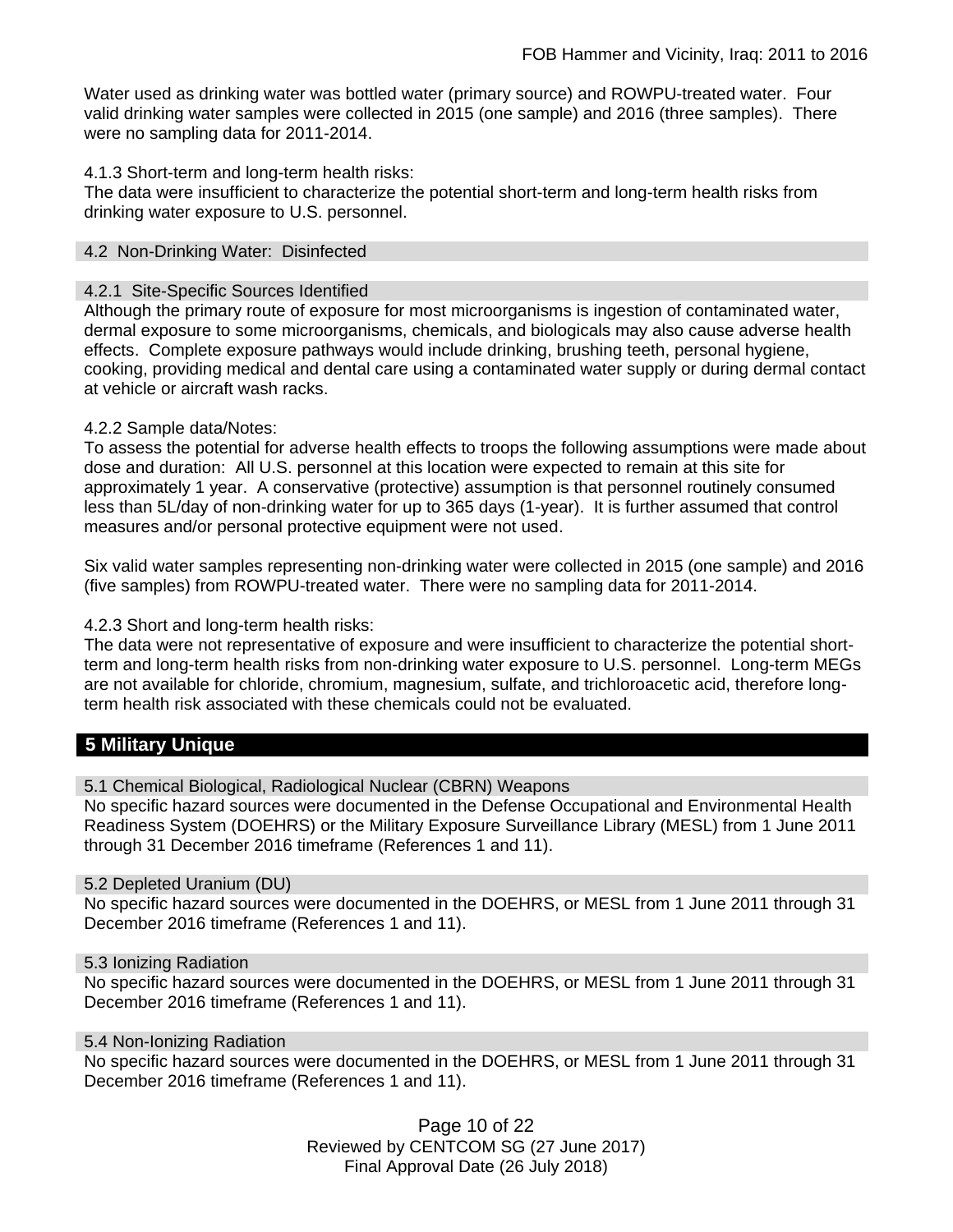# **6 Endemic Diseases**

This document lists the endemic diseases reported in the region, its specific health risks and severity and general health information about the diseases. USCENTCOM MOD 12 (Reference 12) lists deployment requirements, to include immunizations and chemoprophylaxis, in effect during the timeframe of this POEMS.

# 6.1 Foodborne and Waterborne Diseases

Foodborne and waterborne diseases in the area are transmitted through the consumption of local food and water. Local unapproved food and water sources (including ice) are heavily contaminated with pathogenic bacteria, parasites, and viruses to which most U.S. Service Members have little or no natural immunity. Effective host nation disease surveillance does not exist within the country. Only a small fraction of diseases are identified or reported in host nation personnel. Diarrheal diseases are expected to temporarily incapacitate a very high percentage of U.S. personnel within days if local food, water, or ice is consumed. Hepatitis A and typhoid fever infections typically cause prolonged illness in a smaller percentage of unvaccinated personnel. Vaccinations are required for DOD personnel and contractors. In addition, although not specifically assessed in this document, significant outbreaks of viral gastroenteritis (e.g., norovirus) and food poisoning (e.g., *Bacillus cereus*, *Clostridium perfringens*, *Staphylococcus* spp.) may occur. Key disease risks are summarized below:

Mitigation strategies were in place and included consuming food and water from approved sources, vaccinations (when available), frequent hand washing and general sanitation practices.

# 6.1.1 Diarrheal diseases (bacteriological)

**High, mitigated to Low**: Unmitigated health risk to U.S. personnel was High year round. Diarrheal diseases are expected to temporarily incapacitate a very high percentage of personnel (potentially over 50% per month) within days if local food, water, or ice is consumed. Field conditions (including lack of hand washing and primitive sanitation) may facilitate person-to-person spread and epidemics. Typically mild disease treated in outpatient setting; recovery and return to duty in less than 72 hours with appropriate therapy. A small proportion of infections may require greater than 72 hours limited duty, or hospitalization.

# 6.1.2 Hepatitis A, typhoid/paratyphoid fever, and diarrhea-protozoal

**High, mitigated to Low**: Unmitigated health risk to U.S. personnel is High year round for hepatitis A and typhoid/paratyphoid fever, and moderate for diarrhea-protozoal. Hepatitis A, typhoid/paratyphoid fever, and diarrhea-protozoal disease may cause prolonged illness in a small percentage of personnel (less than 1% per month). Although much rarer, other potential diseases in this area that are also considered a moderate risk include: hepatitis E, diarrhea-cholera, and brucellosis.

# 6.1.3 Short-term Health Risks:

**Low**: The overall unmitigated short-term risk associated with foodborne and waterborne diseases are considered High (bacterial diarrhea, hepatitis A, typhoid/paratyphoid fever) to Moderate (diarrheacholera, diarrhea-protozoal, brucellosis, hepatitis E) if local food or water is consumed. Preventive Medicine measures reduced the risk to Low.

## 6.1.4 Long-term Health Risks: **None identified based on available data.**

# 6.2 Arthropod Vector-Borne Diseases

During the warmer months, the climate and ecological habitat support populations of arthropod vectors, including mosquitoes, ticks, mites, and sandflies. Significant disease transmission is sustained countrywide, including urban areas. Mitigation strategies were in place and included proper wear of treated uniforms, application of repellent to exposed skin, and use of bed nets and chemoprophylaxis

> Page 11 of 22 Reviewed by CENTCOM SG (27 June 2017) Final Approval Date (26 July 2018)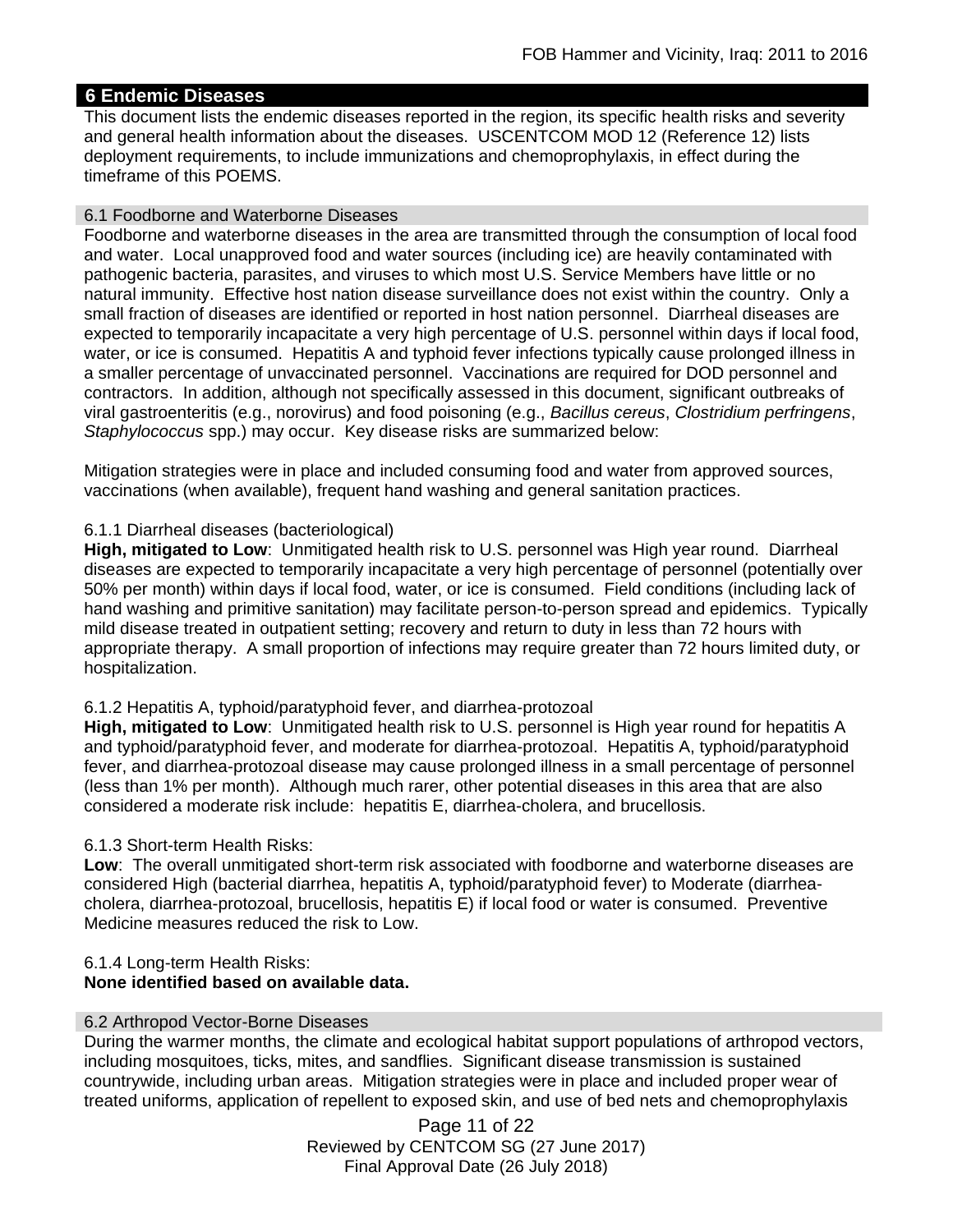(when applicable). Additional methods included the use of pesticides, reduction of pest/breeding habitats, and engineering controls.

# 6.2.1 Malaria

**None**: Indigenous transmission of malaria in Iraq was eliminated as of 2008 reducing risk among personnel exposed to mosquito bites to None.

### 6.2.2 Leishmaniasis

**Moderate, mitigated to Low**: Unmitigated health risk to U.S. personnel was Moderate with seasonal transmission (April-November). Leishmaniasis is transmitted by sandflies. A small number of cases (less than 1% per month attack rate) could occur among personnel exposed to sandfly bites in areas with infected people, rodents, dogs, or other reservoir animals. In groups of personnel exposed to heavily infected sandflies in focal areas, attack rates can be very high (over 50%). There are two forms of the disease: cutaneous (acute form) and visceral (a more latent form of the disease). The leishmaniasis parasites may survive for years in infected individuals and this infection may go unrecognized by physicians in the U.S. when infections become symptomatic years later. Cutaneous infection is unlikely to be debilitating, though lesions may be disfiguring. Visceral leishmaniasis disease can cause severe febrile illness which typically requires hospitalization with convalescence over 7 days.

## 6.2.3 Crimean-Congo hemorrhagic fever

**Moderate, mitigated to Low**: Unmitigated health risk to U.S. personnel was Moderate year round. Crimean-Congo hemorrhagic fever occurs in rare cases (less than 0.1% per month attack rate in indigenous personnel) and is transmitted by tick bites or occupational contact with blood or secretions from infected animals. The disease typically requires intensive care with fatality rates from 5% to 50%.

## 6.2.4 Sandfly fever

**Moderate, mitigated to Low**: Unmitigated health risk to U.S. personnel was Moderate with seasonal transmission (May-June and September-October). Sandfly fever potential disease rates are from 1% to 10% per month; under worst case conditions, disease rates can be as high as 50%. The disease is transmitted by sandflies and occurs more commonly in children though adults are still at risk. Sandfly fever disease typically resulted in debilitating febrile illness requiring 1 to 7 days of supportive care followed by return to duty.

### 6.2.5 Sindbis (and Sindbis-like viruses)

**Low**: Unmitigated health risk to U.S. personnel was Low with seasonal transmission (April-November). Sindbis and sindbis-like viruses are maintained in a bird-mosquito cycle in rural areas and occasionally caused limited outbreaks among humans. The viruses are transmitted by a variety of *Culex* mosquito species found primarily in rural areas. A variety of bird species may serve as reservoir or amplifying hosts. Extremely rare cases (less than 0.01% per month attack rate) could have occurred seasonally (April - November). Debilitating febrile illness often accompanied by rash, typically requires 1 to 7 days of supportive care; significant arthralgias may persist for several weeks or more in some cases.

### 6.2.6 Rickettsioses, tickborne (spotted fever group)

**Low**: Unmitigated health risk to U.S. personnel was Low with seasonal transmission (April-November). Rare cases (less than 0.1% per month) of rickettsioses disease are possible among personnel exposed to tick bites. Rickettsioses are transmitted by multiple species of hard ticks, including *Rhipicephalus* spp., which are associated with dogs. Other species of ticks, including *Ixodes* are also capable of transmitting rickettsial pathogens in this group. In addition to dogs, various rodents and other animals also may serve as reservoirs. Ticks are most prevalent from April through November. Incidents can result in debilitating febrile illness, which may require 1 to 7 days of supportive care followed by return to duty.

> Page 12 of 22 Reviewed by CENTCOM SG (27 June 2017) Final Approval Date (26 July 2018)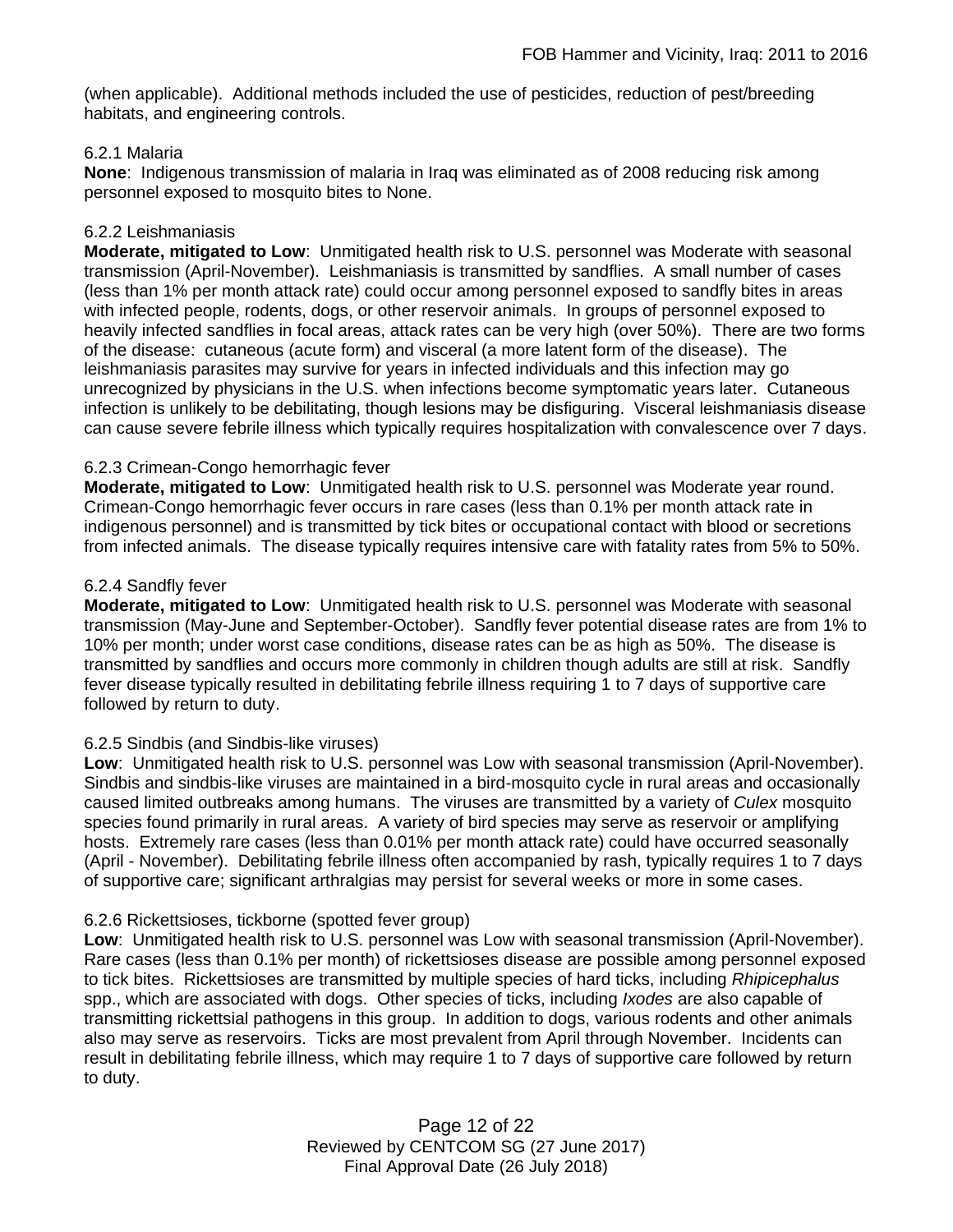# 6.2.7 Typhus-murine (fleaborne)

**Low**: Unmitigated health risk to U.S. personnel was Low year round. Typhus-murine is assessed as present, but at unknown levels. Rare cases are possible among personnel exposed to rodents (particularly rats) and flea bites. Incidents may result in debilitating febrile illness typically requiring 1 to 7 days of supportive care followed by return to duty.

### 6.2.8 West Nile fever

**Low**: Unmitigated health risk to U.S. personnel was Low with seasonal transmission (April-November). West Nile fever is present. The disease is maintained by the bird population and transmitted to humans via mosquito vector. Typically, infections in young, healthy adults were asymptomatic, although fever, headache, tiredness, body aches (occasionally with a skin rash on trunk of body), and swollen lymph glands can occurred.

## 6.2.9 Short -term health risks:

**Low:** The overall short-term unmitigated health risk associated with arthropod vector-borne diseases at FOB Hammer and vicinity was considered Moderate (for sandfly fever, leishmaniasis (cutaneous and visceral), and Crimean-Congo hemorrhagic fever) and Low (for rickettsioses, typhus-murine (fleaborne), West Nile fever, and sindbis). Preventive measures such as proper wear of treated uniforms and application of repellent to exposed skin reduced the health risk to Low to None for arthropod vector-borne diseases.

## 6.2.10 Long -term health risks:

**Low:** The overall long-term unmitigated health risk was Moderate for leishmaniasis-visceral (chronic). Risk is reduced to Low by proper wear of the uniform and application of repellent to exposed skin.

### 6.3 Water Contact Diseases

Tactical operations or recreational activities that involve extensive contact with surface water such as lakes, streams, rivers, or flooded fields may result in significant exposure to leptospirosis and schistosomiasis. Arid portions of Iraq without permanent or persistent bodies of surface water do not support transmission of leptospirosis or schistosomiasis. Risk was restricted primarily to areas along rivers and lakes. These diseases can debilitate personnel for up to a week or more. Leptospirosis risk typically increases during flooding. In addition, although not specifically assessed in this document, bodies of surface water are likely to be contaminated with human and animal waste. Activities such as wading or swimming may result in exposure to enteric diseases, including diarrhea and hepatitis via incidental ingestion of water. Prolonged water contact also may lead to the development of a variety of potentially debilitating skin conditions including bacterial or fungal dermatitis. Mitigation strategies were in place and included avoiding water contact and recreational water activities, proper wear of uniform (especially footwear), and protective coverings for cuts/abraded skin.

# 6.3.1 Leptospirosis

**Moderate, mitigated to Low**: Unmitigated health risk to U.S. personnel was Moderate with seasonal transmission (April-November). Human infections occur through exposure to water or soil contaminated by infected animals and is associated with wading, and swimming in contaminated, untreated open water. The occurrence of flooding after heavy rainfall facilitates the spread of the organism because as water saturates the environment *Leptospira* spp. present in the soil passes directly into surface waters. *Leptospira* spp. can enter the body through cut or abraded skin, mucous membranes, and conjunctivae. Infection may also occur from ingestion of contaminated water. The acute, generalized illness associated with infection may mimic other tropical diseases (for example, dengue fever, malaria, and typhus), and common symptoms include fever, chills, myalgia, nausea, diarrhea, cough, and conjunctival suffusion. Manifestations of severe disease can include jaundice, renal failure, hemorrhage, pneumonitis, and hemodynamic collapse. Recreational activities involving extensive water contact may result in personnel being temporarily debilitated with leptospirosis.

> Page 13 of 22 Reviewed by CENTCOM SG (27 June 2017) Final Approval Date (26 July 2018)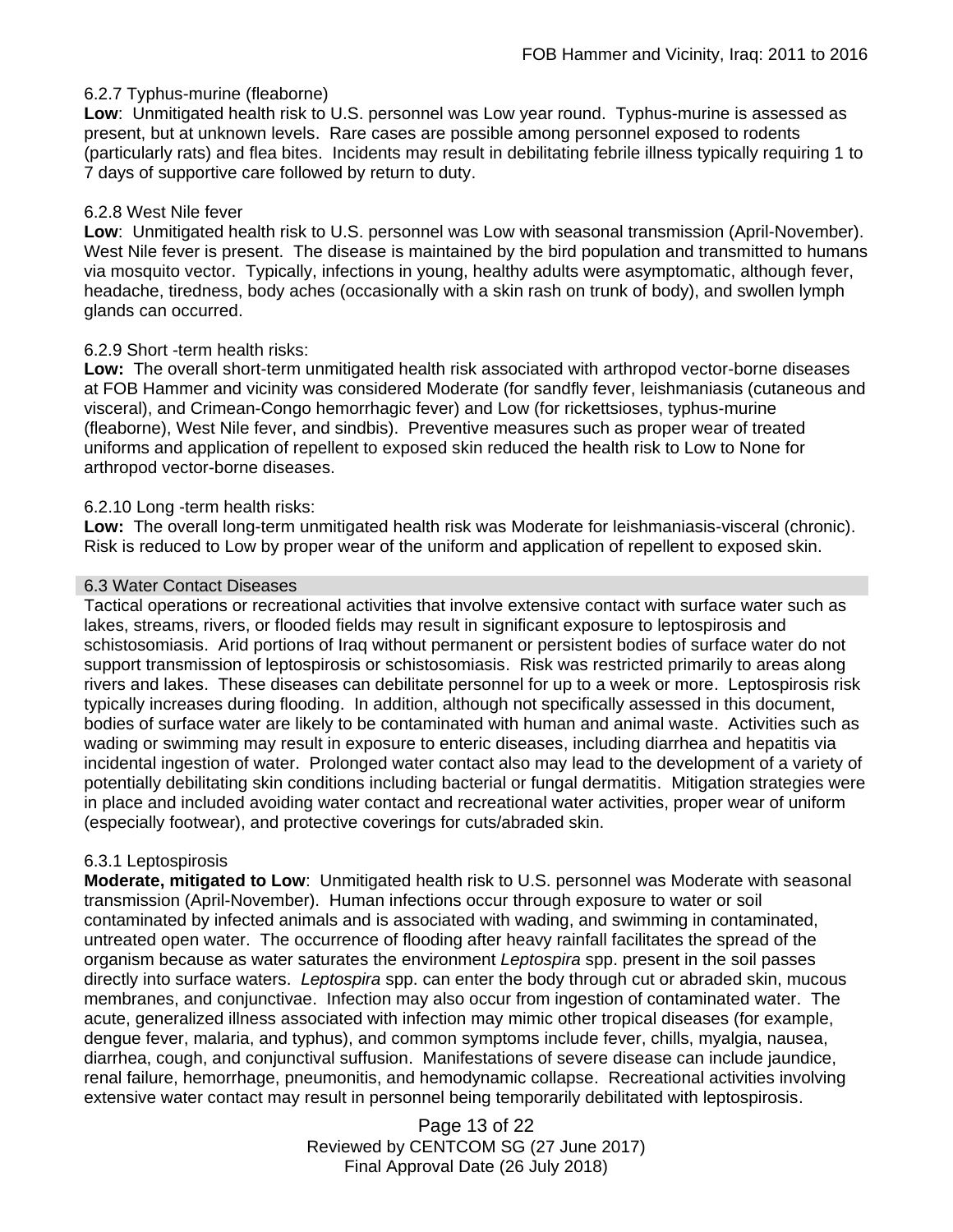# 6.3.2 Schistosomiasis

**Moderate, mitigated to Low**: Unmitigated health risk to U.S. personnel was Moderate with seasonal transmission (April-November). Humans are the principal reservoir for schistosomes; humans shed schistosome eggs in urine or feces. Animals such as cattle and water buffalo may also be significant reservoirs. Rare cases (less than 0.1% per month attack rate) may occur seasonally (typically April through November) among personnel wading or swimming in lakes, streams, or irrigated fields which were frequently contaminated with human and animal waste containing schistosome eggs. In groups with prolonged exposure to heavily contaminated foci, attack rates may exceed 10%. Exceptionally heavy concentrations of schistosomes may occur in discrete foci, which were difficult to distinguish from less contaminated areas. In non-immune personnel exposed to such foci, rates of acute schistosomiasis may be over 50%. Mild infections are generally asymptomatic. In very heavy acute infections, a febrile illness (acute schistosomiasis) may occur, especially with *Schistosoma japonicum*  and *S. mansoni*, requiring hospitalization and convalescence over 7 days.

# 6.3.3 Short -term health risks:

**Low:** The overall short-term unmitigated health risk associated with water contact diseases at FOB Hammer and vicinity was considered Moderate (leptospirosis and schistosomiasis). Preventive measures, such as avoiding water contact, recreational water activities and protective coverings for cuts/abraded skin reduced the health risk to Low to None. Confidence in the risk estimate was medium.

6.3.4 Long -term health risks:

None identified based on available data.

# 6.4 Respiratory Diseases

Although not specifically assessed in this document, deployed U.S. forces may be exposed to a wide variety of common respiratory infections in the local population. These include influenza, pertussis, viral upper respiratory infections, viral and bacterial pneumonia, and others. The U.S. military populations living in close-quarter conditions are at risk for substantial person-to-person spread of respiratory pathogens. Influenza is of particular concern because of its ability to debilitate large numbers of unvaccinated personnel for several days. Mitigation strategies were in place and included routine medical screenings, vaccination, enforcing minimum space allocation in housing units, implementing head-to-toe sleeping in crowded housing units, implementation of proper personal protective equipment (PPE) when necessary for healthcare providers and detention facility personnel.

# 6.4.1 Tuberculosis (TB)

**Moderate, mitigated to Low:** Unmitigated health risk to U.S. personnel was Moderate year round. Transmission typically requires close and prolonged contact with an active case of pulmonary or laryngeal TB, although it also can occur with more incidental contact. Rates of latent TB (LTBI) may be elevated for personnel with prolonged indoor exposure to local populations. Tuberculin skin tests (TST) screening or blood test may be warranted in personnel with a history of prolonged close exposure to local populations.

# 6.4.2 Meningococcal meningitis

**Low:** Unmitigated health risk to U.S. personnel was Low year round. Meningococcal meningitis is transmitted from person to person through droplets of respiratory or throat secretions. Close and prolonged contact facilitates the spread of this disease. Meningococcal meningitis is potentially a very severe disease typically requiring intensive care; fatalities may occur in 5-15% of cases.

6.4.3 Middle East respiratory syndrome coronavirus (MERS-CoV)

**Low**: Unmitigated health risk to U.S. personnel was Low year round. Although no cases have been

Page 14 of 22 Reviewed by CENTCOM SG (27 June 2017) Final Approval Date (26 July 2018)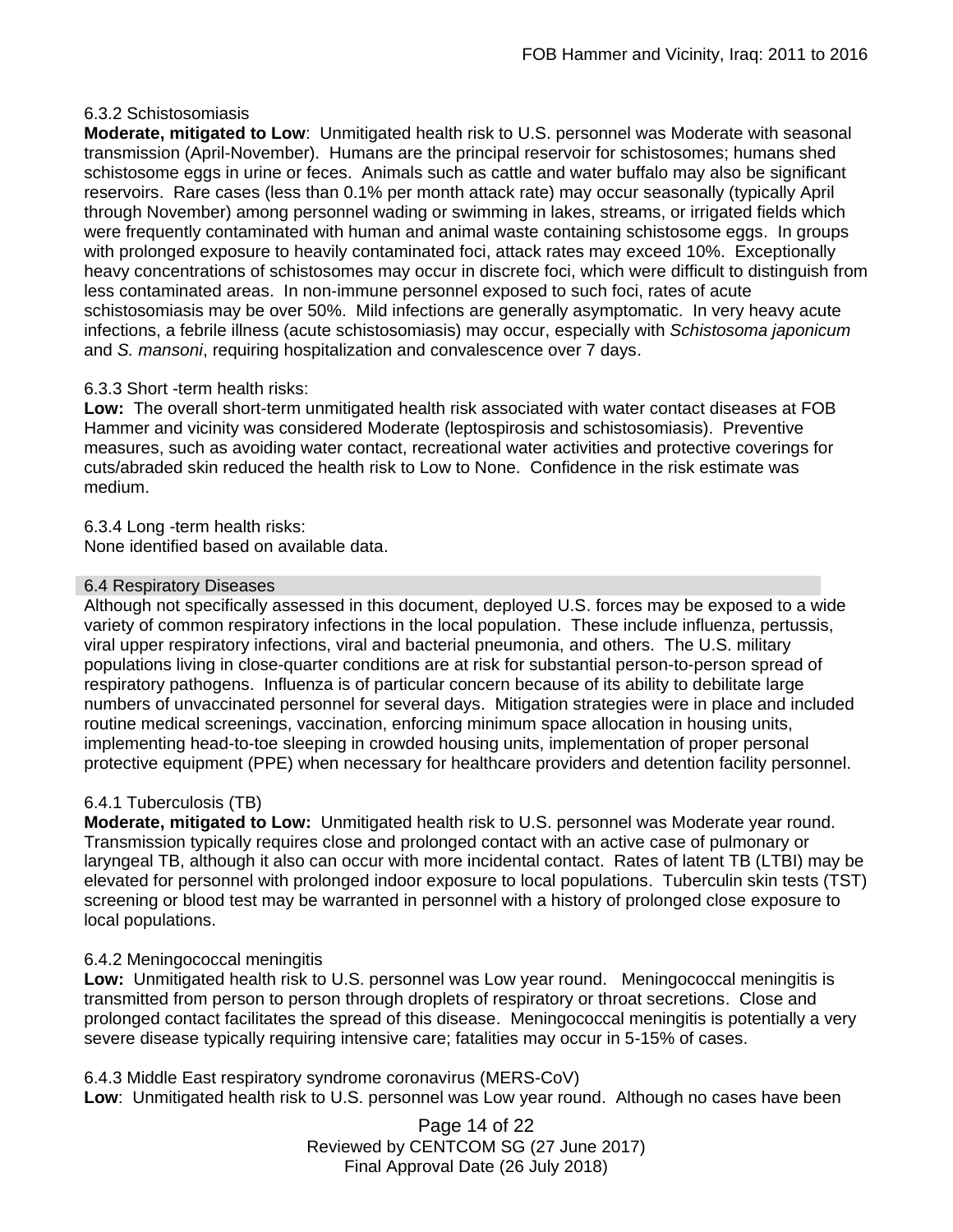reported in Iraq, Middle East respiratory syndrome coronavirus (MERS-CoV) is known to occur within the region. Most MERS patients developed severe acute respiratory illness with symptoms of fever, cough and shortness of breath. MERS-CoV has spread from ill people to others through close contact, such as caring for or living with an infected person. The incubation period for MERS-CoV is usually about 5 to 6 days, but can range from 2 to 14 days. Currently, there is no vaccine to prevent MERS-CoV infection.

# 6.4.4 Short-term health risk:

**Low:** The overall short-term unmitigated health risk associated with respiratory diseases at FOB Hammer and vicinity was considered Moderate (tuberculosis) to Low (meningococcal meningitis, MERS-CoV). Preventive measures reduced the health risk to Low. Confidence in the risk estimate was medium.

## 6.4.5 Long-term health risk:

**None identified based on available data.** Tuberculosis is evaluated as part of the Post Deployment Health Assessment (PDHA). A TB skin test is required post-deployment if potentially exposed and is based upon individual service policies.

### 6.5 Animal-Contact Diseases

### 6.5.1 Rabies

**Moderate, mitigated to Low:** Unmitigated health risk to U.S. personnel was Moderate year round. Occurrence in local animals was well above U.S. levels due to the lack of organized control programs. Dogs were the primary reservoir of rabies in Iraq, and a frequent source of human exposure. In June 2008, the New Jersey Health department in The United States reported a confirmed case of rabies in a mixed-breed dog recently imported from Iraq. Rabies is transmitted by exposure to the virus-laden saliva of an infected animal, typically through bites, but could occur from scratches contaminated with the saliva. No cases of rabies acquired in Iraq have been identified in U.S. Service Members to date. The vast majority (>99%) of persons who develop rabies disease will do so within a year after a risk exposure, there have been rare reports of individuals presenting with rabies disease up to six years or more after their last known risk exposure. Mitigation strategies included command emphasis of CENTCOM GO 1C, reduction of animal habitats, active pest management programs, and timely treatment of feral animal scratches/bites.

### 6.5.2 Q-fever

**Moderate, mitigated to Low:** Unmitigated health risk to U.S. personnel was Moderate year round. Rare cases are possible among personnel exposed to aerosols from infected animals, with clusters of cases possible in some situations. Significant outbreaks (affecting 1-50%) can occur in personnel with heavy exposure to barnyards or other areas where animals are kept. Unpasteurized milk may also transmit infection. The primary route of exposure is respiratory, with an infectious dose as low as a single organism. Incidence could result in debilitating febrile illness, sometimes presenting as pneumonia, typically requiring 1 to 7 days of inpatient care followed by return to duty. Mitigation strategies in place as listed in paragraph 6.5.1 except for vaccinations.

### 6.5.3 Anthrax

**Low:** Unmitigated health risk to U.S. personnel was Low year round.Anthrax cases are rare in indigenous personnel, and pose a Low risk to U.S. personnel. Anthrax is a naturally occurring infection; cutaneous anthrax is transmitted by direct contact with infected animals or carcasses, including hides. Eating undercooked infected meat may result in contracting gastrointestinal anthrax. Pulmonary anthrax is contracted through inhalation of spores and is extremely rare. Mitigation measures included consuming approved food sources, proper food preparation and cooking temperatures, avoidance of animals and farms, dust abatement when working in these areas, vaccinations, and proper PPE for personnel working with animals.

> Page 15 of 22 Reviewed by CENTCOM SG (27 June 2017) Final Approval Date (26 July 2018)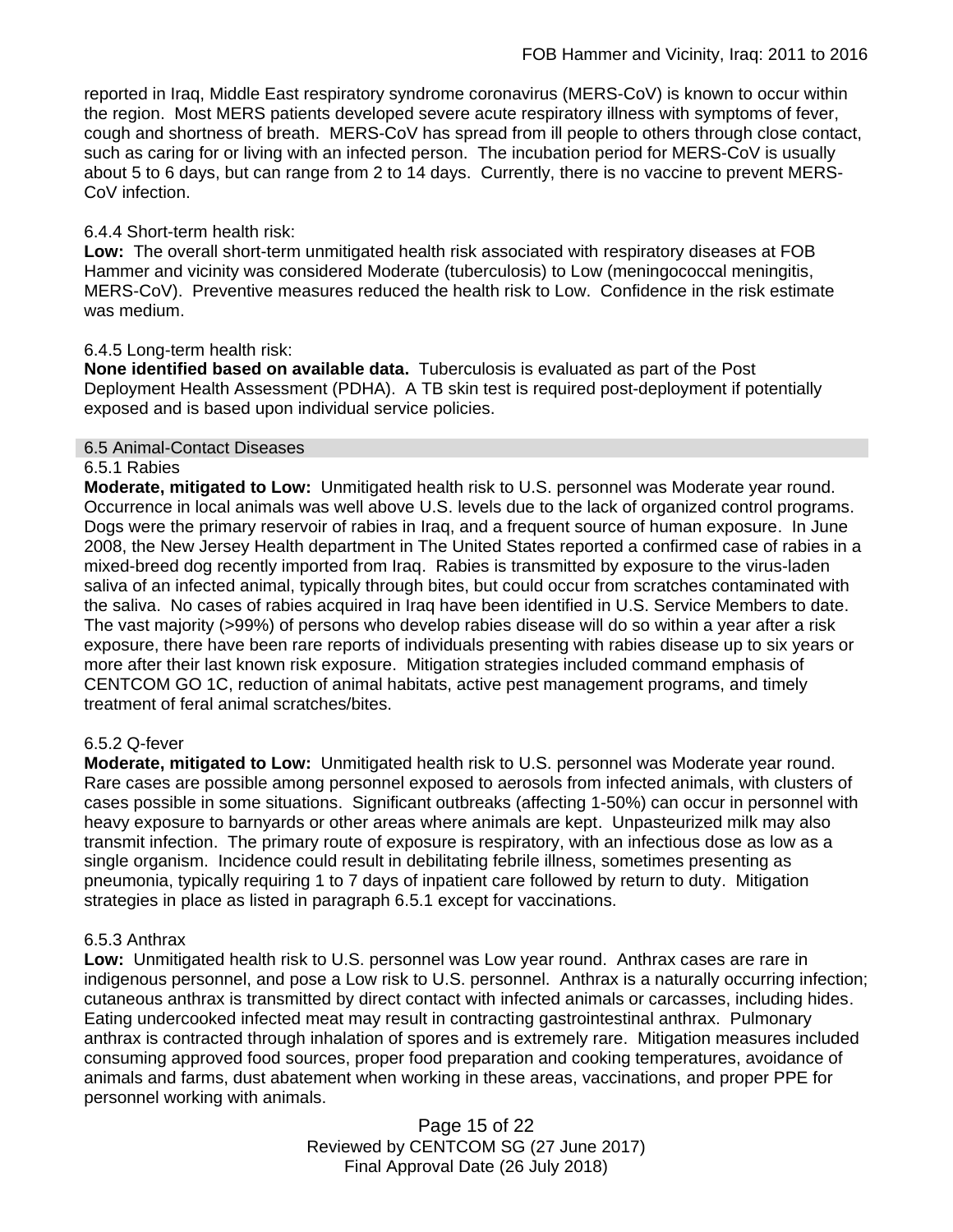# 6.5.4 Avian influenza

**Low:** Unmitigated health risk to U.S. personnel was Low year round. Although avian influenza (AI) is easily transmitted among birds, bird-to-human transmission is extremely inefficient. Human-to-human transmission appears to be exceedingly rare, even with relatively close contact. Extremely rare cases (less than 0.01% per month attack rate) could occur. Incidence could result in very severe illness with fatality rate higher than 50 percent in symptomatic cases. Mitigation strategies included avoidance of birds/poultry and proper cooking temperatures for poultry products.

# 6.5.5 Short-term health risk:

**Low:** The overall short-term unmitigated health risk associated with animal contact diseases at FOB Hammer and vicinity was considered Moderate (rabies, Q-fever) to Low (anthrax, avian influenza). Preventive measures reduced the health risk to Low. Confidence in risk estimate was medium.

## 6.5.6 Long-term health risk:

**Low:** The long-term risk for rabies is Low because the incubation period for rabies can be several years in rare cases.

### 6.6 Soil-transmitted helminths (hookworm, strongyloidiasis, cutaneous larva migrans)

**Low:** Unmitigated health risk to U.S. personnel was Low with seasonal transmission (April-November). A small number of cases (less than 0.1% per month attack rate) could occur among personnel with direct skin exposure to soil contaminated with human or animal feces (including sleeping on bare ground, or walking barefoot). Initial skin symptoms typically are mild and are not debilitating. However, systemic symptoms of fever, cough, abdominal pain, nausea, and diarrhea may develop weeks to months after initial infection with hookworm or *Strongyloides*. More severe infections with high worm burden may be debilitating in some cases. Rates of infection in U.S. personnel will be highly variable, depending on specific local environmental conditions. Rates of infection in U.S. personnel are expected to be less than 1 percent per month in most locations. However, rates in some focal areas with heavily contaminated soil could exceed 1 percent per month.

### 6.6.1 Short-term health risk:

**Low:** Low for soil transmitted helminthes. Overall risk was further reduced with mitigation measures. Confidence in the health risk estimate is high.

6.6.2 Long-term health risk:

None identified based on available data.

# **7 Venomous Animals**

All information was taken directly from the Armed Forces Pest Management Board (Reference 13) and the Clinical Toxinology Resources web site from the University of Adelaide, Australia (Reference 14). The species listed below have home ranges that overlap the location of FOB Hammer and vicinity, and may present a health risk if they are encountered by personnel. See Section 10.5 for more information about pesticides and pest control measures.

### 7.1 Spiders

 *Latrodectus pallidus*: Clinical effects uncertain, but related to medically important species, therefore major envenoming cannot be excluded.

7.2 Scorpions

Page 16 of 22 Reviewed by CENTCOM SG (27 June 2017) Final Approval Date (26 July 2018)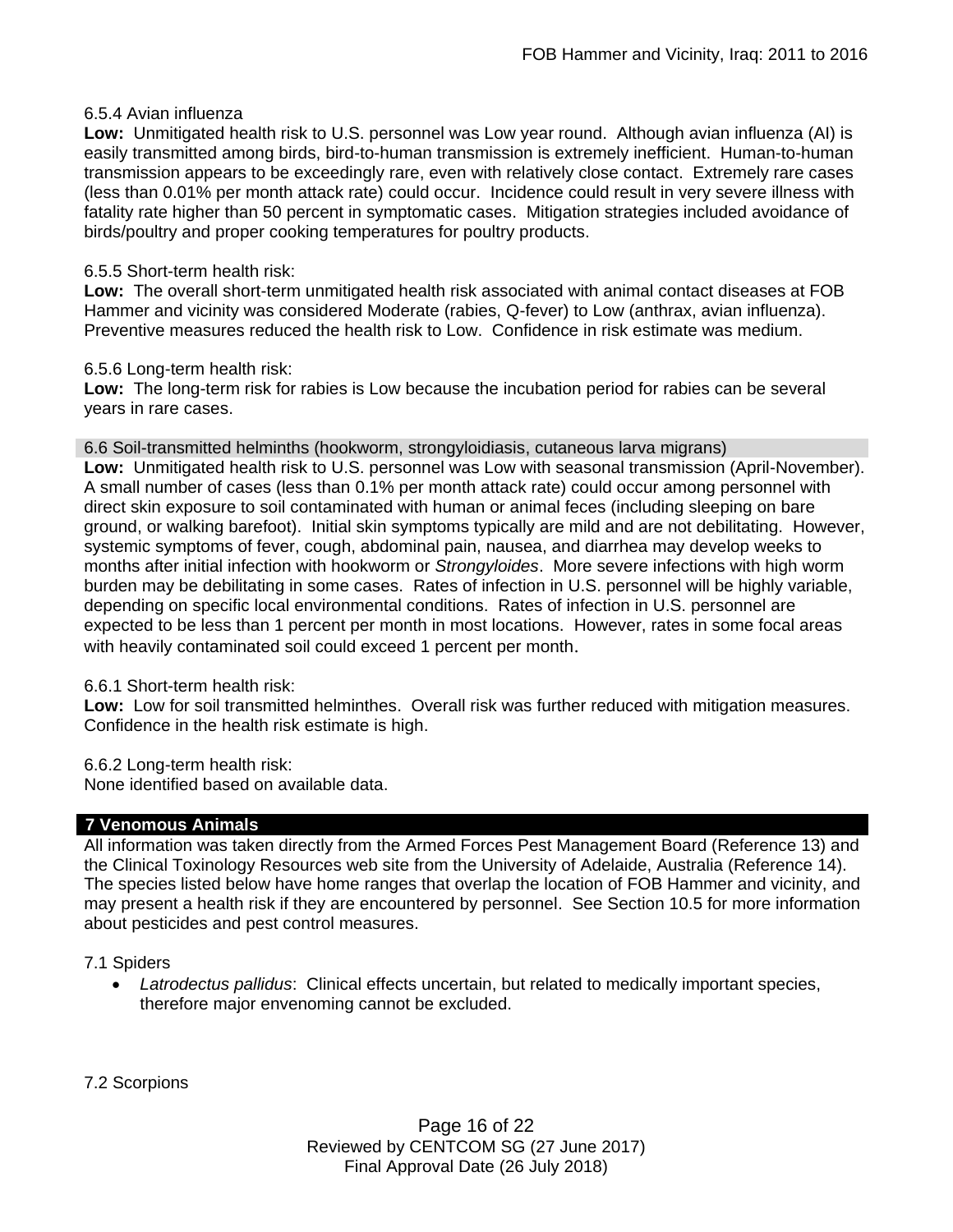- *Androctonus crassicauda (black scorpion)*:Severe envenoming possible and potentially lethal, however most stings cause only severe local pain.
- *Buthacus leptochelys*, *Buthacus macrocentrus*, *Compsobuthus matthiesseni*, *Compsobuthus werneri, Mesobuthus caucasicus, Mesobuthus eupeus, Odontobuthus doriae*, *Orthochirus iraqus*, and *Orthochirus scrobiculosus*: Clinical effects unknown; there are a number of dangerous Buthid scorpions, but ther are also some known to cause minimal effects only. Without clinical data it is unclear where this species fits within that spectrum.
- *Euscorpius italicus*, *Scorpio maurus,* and *Scorpio maurus palmatus*: Mild envenoming only, not likely to prove lethal.
- *Hemiscorpius lepturus*: Severe envenoming possible, potentially lethal.
- *Hottentotta saulcyi*, *Hottentotta scaber*, and *Hottentotta schach*: Moderate envenoming possible but unlikely to prove lethal.

### 7.3 Snakes

- *Cerastes gasperettii* (Gasperetti's horned viper): Potentially lethal envenoming, though unlikely.
- *Malpolon moilensis* (Hooded Malpolon), M*alpolon monspessulanus* (Montpellier snake), *Pseudocerastes persicus* (Persian Horned Viper), *and Pseudocerastes persicus fieldi* (Field's horned viper): Clinical effects varies, but unlikely to cause significant envenoming.
- *Macrovipera lebetina* subspecies e*uphratica* and subspecies *obtuse* (Levantine viper), *Vipera albicornuta* (white-horned viper), and *Walterinnesia aegyptia* (black desert cobra*)*: Severe envenoming possible, potentially lethal.

### 7.4 Short-term health risk:

**Low:** If encountered, effects of venom vary with species from mild localized swelling (e.g., *S. maurus*) to potentially lethal effects (e.g., *V. albicornuta*). See effects of venom above. Mitigation strategies included avoiding contact, proper wear of uniform (especially footwear), and timely medical treatment.

7.5 Long-term health risk: **None identified.**

# **8 Heat/Cold Stress**

### 8.1 Site-Specific Sources Identified

Site-specific information was not available for FOB Hammer. The following information is from the city of Baghdad, which is approximately 20 miles, northwest of FOB Hammer. The climate is hot and dry in the summer, cool and damp in the winter. Between May and September, the average daily maximum temperature reaches the low 100s F, and the high may reach the low 120s F. In winter, the average daytime temperature is in the mid-50s, and the temperature occasionally drops below freezing. Precipitation is sparse (6 inches annually) and occurs mainly between December and April.

The summer months are marked by two kinds of wind phenomena. The southern and southeasterly sharqi, a dry, dusty wind with occasional gusts of 50 miles per hour, occurs from April to early June and again from late September through November. It may last for a day at the beginning and end of the season but for several days at other times. This wind is often accompanied by violent dust storms that may rise to heights of several thousand meters and close airports for brief periods. From mid-June to

> Page 17 of 22 Reviewed by CENTCOM SG (27 June 2017) Final Approval Date (26 July 2018)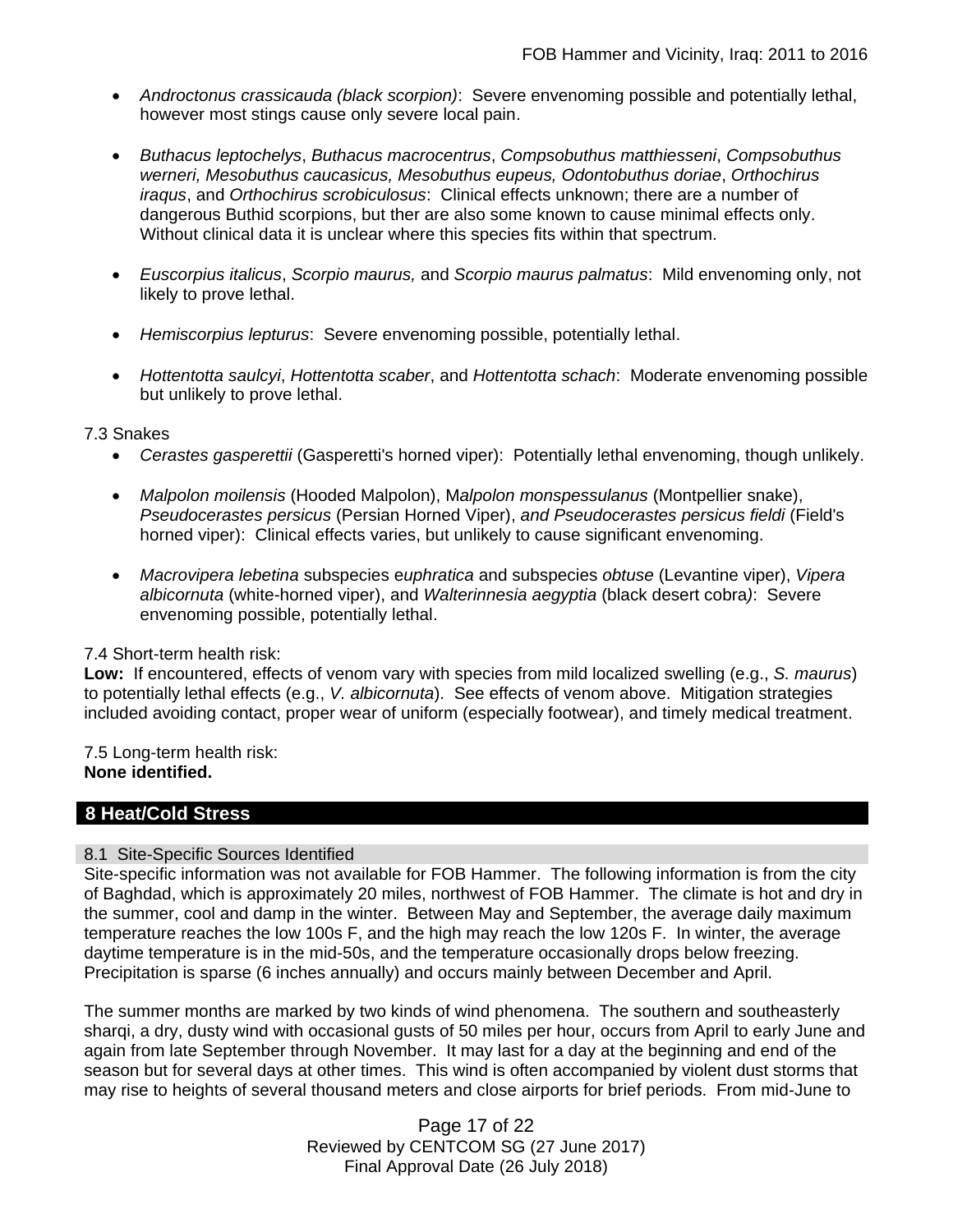mid-September the prevailing wind, called the shamal, is from the north and northwest. It is a steady wind, absent only occasionally during this period. The very dry air brought by this shamal permits intensive sun heating of the land surface, but the breeze has some cooling effect. Heat stress/injuries and cold stress/injuries are largely dependent on operational and individual factors instead of environmental factors alone (Reference 15).

### 8.2 Heat

#### 8.2.1 Short-term health risk:

**High, mitigated to Low:** The short-term health risk of heat injury was High in unacclimated personnel. Preventive measures such as work-rest cycles and proper hydration reduced the health risk to Low.

### 8.2.2 Long-term health risk:

**Low:** The long-term risk is Low. However, the risk may be greater for certain susceptible persons– those older (i.e., greater than 45 years), in lesser physical shape, or with underlying medical/health conditions. Long-term health implications from heat injuries are rare but may occur, especially from more serious injuries such as heat stroke. It is possible that high heat in conjunction with various chemical exposures may increase long-term health risks, though specific scientific evidence is not conclusive.

#### 8.3 Cold

Short and Long-term health risks: **Low:** The health risk of cold injury is Low. Confidence in the health risk estimate is medium.

# **9 Noise**

#### 9.1 Continuous

Aircraft operations have the potential to cause significant noise hazard to flight line and helicopter landing zone support personnel. Because of the potential noise hazard inherent in the helicopter landing zone, personnel are required to wear dual hearing protection when working on the flight line. The noise levels in a test read 100 decibels (dB) when helicopters land to transport troops which exceeds the 85 dB maximum threshold allowed for steady noise without hearing protection.

A noise survey showed personnel residing in close proximity to generators will routinely be exposed to noise levels above 85 decibels (dB). DoD personnel are exposed to this noise level while in the housing tents (Reference 6). Workers in multiple areas were observed not adhering to the posted PPE standards for hearing protection.

### 9.1.1 Short-term health risk:

**Low**: The short-term risk of noise injury with appropriate hearing protection use is Low. Few exposed personnel (if any) are expected to have noticeable health effects during mission.

### 9.1.2 Long-term health risk:

**Low to Moderate**: The long-term risk of noise injury with appropriate hearing protection use is Low with few exposed personnel (if any) are expected to develop delayed onset, irreversible effects. If protective measures are not used, the risk is elevated to moderate and many exposed personnel are plausibly expected to develop delayed onset, irreversible effects.

#### 9.2 Impulse

No specific hazard sources were documented in the DOEHRS or MESL from 1 June 2011 through 31 December 2016 timeframe (References 1 and 11).

## **10 Unique Incidents/Concerns**

Page 18 of 22 Reviewed by CENTCOM SG (27 June 2017) Final Approval Date (26 July 2018)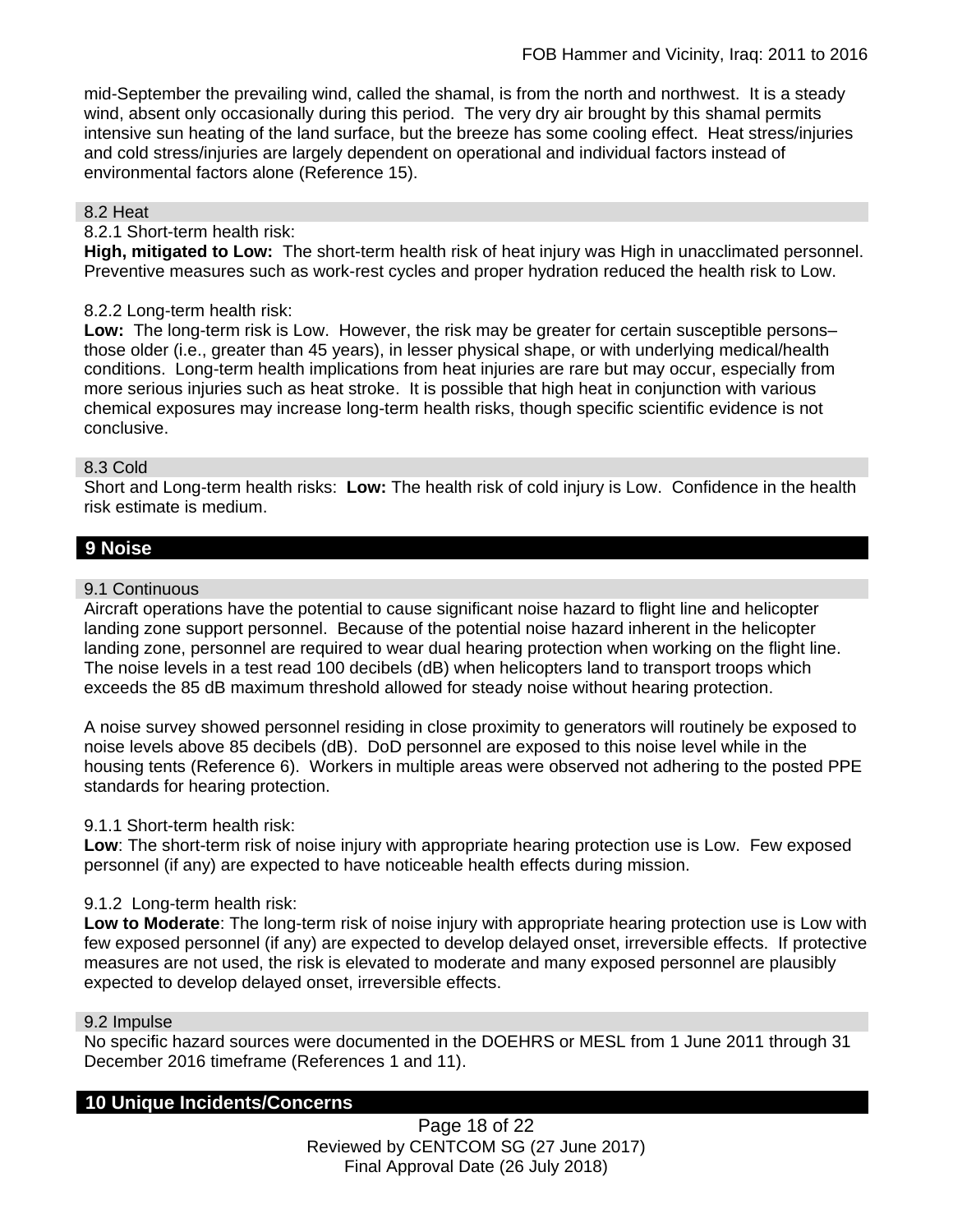# 10.1 Potential environmental contamination sources

DoD personnel are exposed to various chemical, physical, ergonomic, and biological hazards in the course of performing their mission. These types of hazards depend on the mission of the unit and the operations and tasks which the personnel are required to perform to complete their mission. The health risk associated with these hazards depends on a number of elements including what materials are used, how long the exposure last, what is done to the material, the environment where the task or operation is performed, and what controls are used. The hazards can include exposures to heavy metal particulates (e.g. lead, cadmium, manganese, chromium, and iron oxide), solvents, fuels, oils, and gases (e.g., carbon monoxide, carbon dioxide, oxides of nitrogen, and oxides of sulfur). Most of these exposures occur when performing maintenance tasks such as painting, grinding, welding, engine repair, or movement through contaminated areas. Exposures to these occupational hazards can occur through inhalation (air), skin contact, or ingestion; however exposures through air are generally associated with the highest health risk.

## 10.2 Waste Sites/Waste Disposal

## 10.2.1 Hazardous and Non-Hazardous Waste

Hazardous materials were stored throughout the camp without secondary containment or spill kits. There were multiple spills observed without remediation. The HAZMAT storage was uncovered and located less than 50 meters from the fuel and water points. The regulated medical waste was properly stored and sent to Spain for disposal.

## 10.2.2 Solid Waste Management

A review of five documents (Basecamp Assessments and OEHSAs) identified solid waste management issues. One issue noted was uncovered dumpsters and trash cans. The dumpsters were emptied twice a day and cleaned daily. Most of the dumpsters and trash cans did not have lids.

Waste water accumulated in tanks and was disposed by an Iraqi contractor.

### 10.3 General and Field Sanitation

Several reports and databases were assessed for waste collection/storage; latrine, shower and laundry facilities; hand washing stations; sanitary practices in barber/beauty shops and gymnasiums; living accommodations and report vector/pest problems. Five reports (Basecamp Assessments and OEHSAs) characterized overall sanitation conditions at FOB Hammer and vicinity.

Sanitation concerns that affected or could potentially affect personnel stationed at FOB Hammer and vicinity included; unsatisfactory waste management operations; ripped and torn gym equipment, lacking sanitizing capabilities in the gym and the barber shop; feral animals, primarily cats migrating onto FOB; and flies.

Short-term health risk: Low risk.

Long-term health risk: None identified based on available data.

The overall risk estimate was Low.

10.4 Fuel/petroleum products/industrial chemical spills An OEHSA identified several POL spills. However, records for remediation were not available.

Short-term and Long-term health risks: Not evaluated.

10.5 Pesticides/Pest Control:

Page 19 of 22 Reviewed by CENTCOM SG (27 June 2017) Final Approval Date (26 July 2018)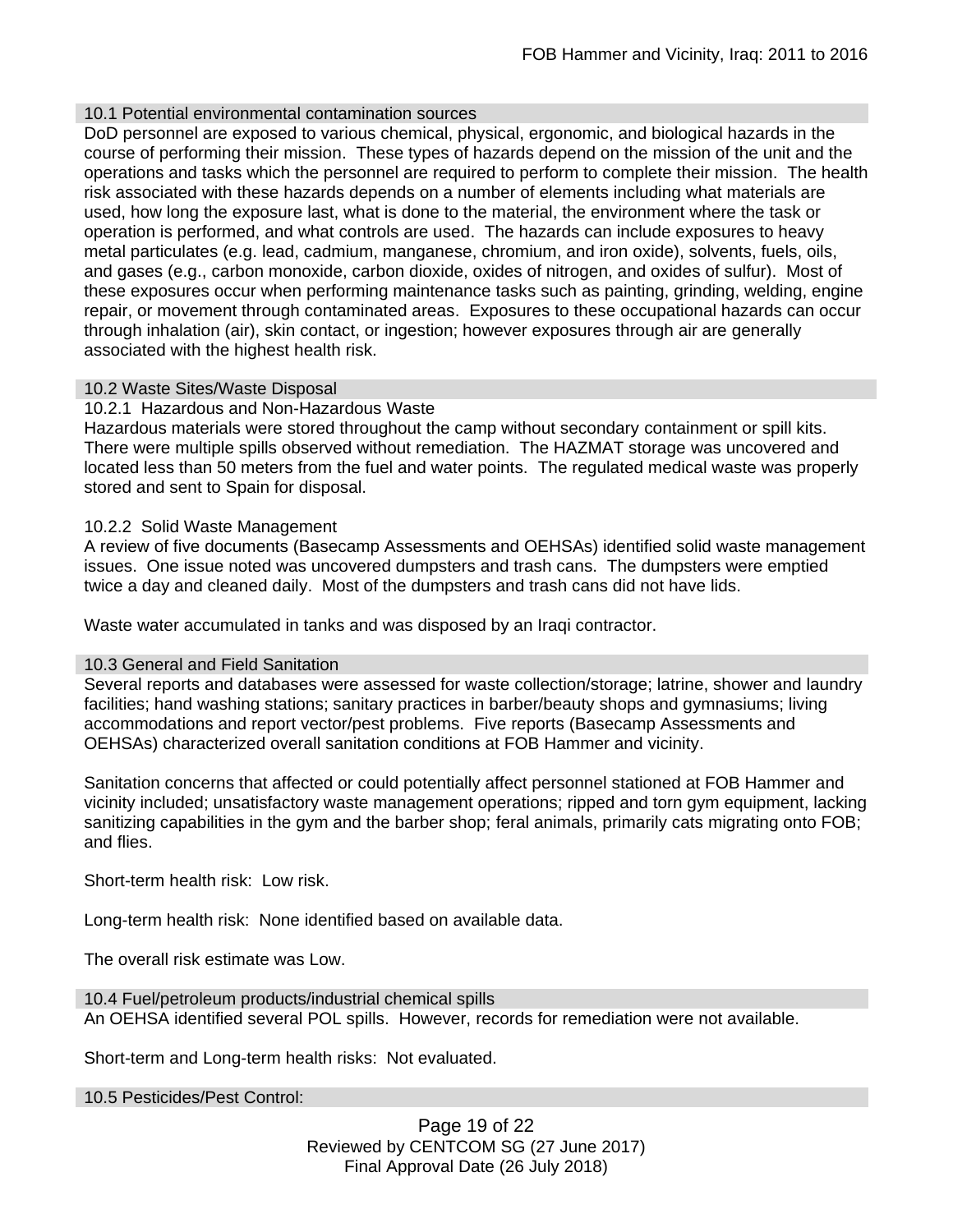The health risk of exposure to pesticide residues is considered within the framework of typical residential exposure scenarios, based on the types of equipment, techniques, and pesticide products that have been employed, such as enclosed bait stations for rodenticides, various handheld equipment for spot treatments of insecticides and herbicides, and a number of ready-to-use (RTU) methods such as aerosol cans and baits. The control of rodents required the majority of pest management inputs, with the acutely toxic rodenticides staged as solid formulation lethal baits placed in tamper-resistant bait stations indoors and outdoors throughout cantonment areas. Nuisance insects, including biting and stinging insects such as bees, wasps, and ants, also required significant pest management inputs. Use of pesticides targeting against these pests generally involved selection of compounds with low mammalian toxicity and short-term residual using pinpoint rather than broadcast application techniques.

Flies were observed in multiple areas throughout the basecamp, to include the work areas and food service areas. There were also reports of stray animals and rodents present in the basecamp.

#### 10.6 Asbestos

No specific hazard sources were documented in the DOEHRS or MESL from 1 June 2011 through 31 December 2016 timeframe (References 1 and 11).

### 10.7 Lead-based Paint

No specific hazard sources were documented in the DOEHRS or MESL from 1 June 2011 through 31 December 2016 timeframe (References 1 and 11).

#### 10.8 Narhwan Brick Factory

The Narhwan Brick Factory was located within four miles north of FOB Hammer. Brick factory operations generally burned heavy residual oils that generated heavy smoke and cement kiln dust. The Soldiers noted that they could see the smoke plume generated from the brick factory on a daily basis. Several air samples included notes pertaining to the brick factory's location relative to the FOB.

There were no ambient air PM samples taken near the brick factory. There was one VOC air sample taken near the brick factory fence line. However, VOCs were not identified as a hazard (see Section 2.6 for VOCs information).

A factsheet was developed to assess the air quality at the brick factory in 2008-2009 (Reference 16). The results showed that the  $PM_{10}$  and  $PM_{2.5}$  concentrations were consistent with levels found at many of the basecamps in Iraq. VOCs were not detected above health based screening levels in any of the samples.

### 10.9 Burn Pit

FOB Hammer and vicinity do not have a burn pit.

While not specific to FOB Hammer and vicinity, the consolidated epidemiological and environmental sampling and studies on burn pits that have been conducted as of the date of this publication have been unable to determine whether an association does or does not exist between exposures to emissions from the burn pits and long-term health effects (Reference 17). The Institute of Medicine committee's (Reference 17) review of the literature and the data suggests that service in Iraq or Afghanistan (i.e., a broader consideration of air pollution than exposure only to burn pit emissions) may be associated with long-term health effects, particularly in susceptible (e.g., those who have asthma) or highly exposed subpopulations, such as those who worked at the burn pit. Such health effects would be due mainly to high ambient concentrations of PM from both natural and anthropogenic sources, including military sources. If that broader exposure to air pollution turns out to be relevant, potentially related health effects of concern are respiratory and cardiovascular effects and cancer. Susceptibility to the PM health effects could be exacerbated by other exposures, such as stress, smoking, local

> Page 20 of 22 Reviewed by CENTCOM SG (27 June 2017) Final Approval Date (26 July 2018)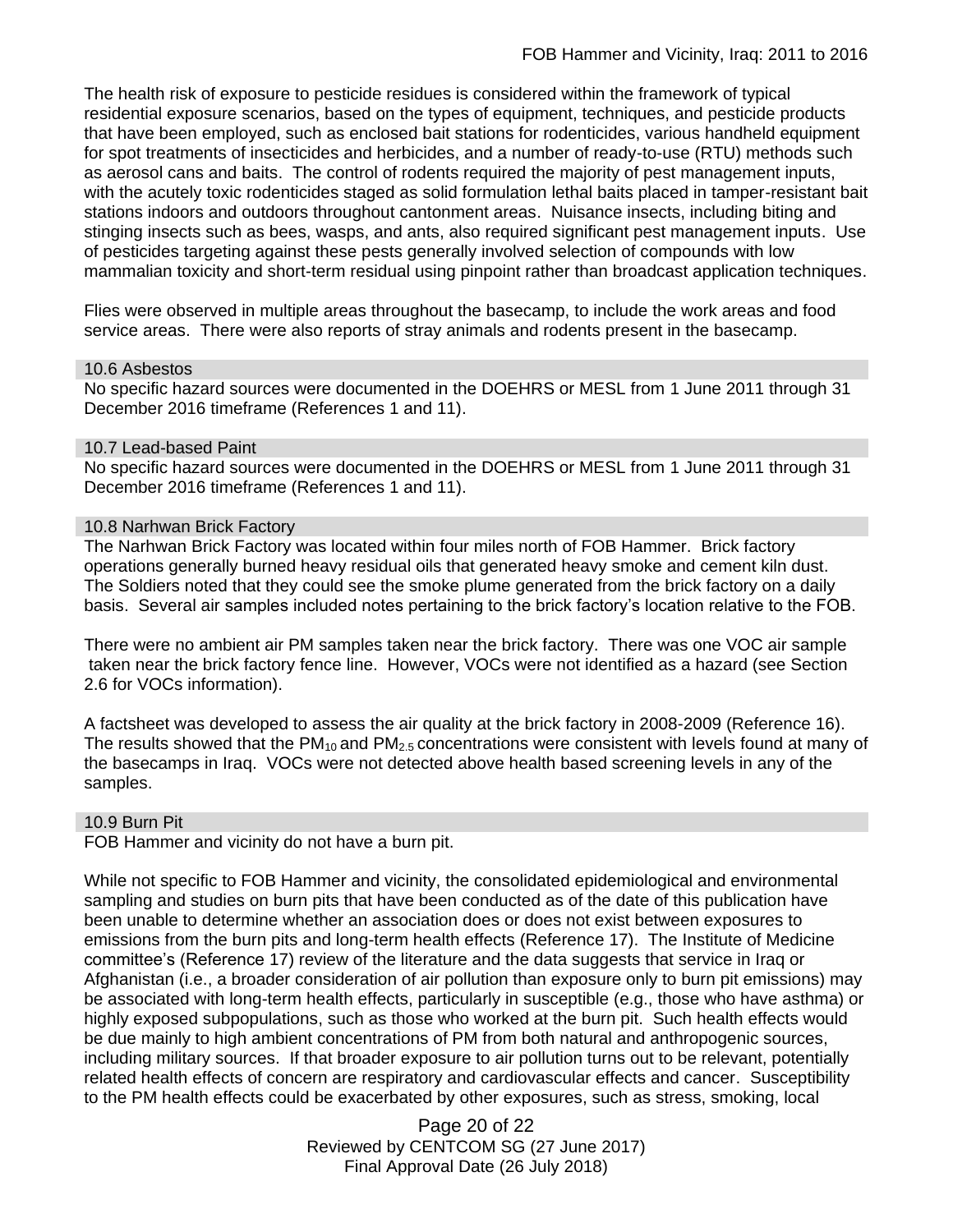climatic conditions, and co-exposures to other chemicals that affect the same biologic or chemical processes. Individually, the chemicals measured at burn pit sites in the study were generally below concentrations of health concern for general populations in the United States. However, the possibility of exposure to mixtures of the chemicals raises the potential for health outcomes associated with cumulative exposure to combinations of the constituents of burn pit emissions and emissions from other sources.

# **11 References**

- 1. Defense Occupational and Environmental Health Readiness System (referred to as the DOEHRS-EH database) at https://doehrs-ih.csd.disa.mil/Doehrs/. Department of Defense (DoD) Instruction 6490.03, *Deployment Health*, 2006.
- 2. DoDI 6055.05, Occupational and Environmental Health, 2008.
- 3. Joint Staff Memorandum (MCM) 0017-12, Procedures for Deployment Health Surveillance, 2012.
- 4. USAPHC TG230, June 2013 Revision.
- 5. Singh, A. and Singh, A.K., 2013. ProUCL Version 5.0. 00 Technical Guide-Statistical Software for Environmental Applications for Data Sets with and without Nondetect Observations. *EPA: Washington, WA, USA*.
- 6. Occupational and Environmental Health Site Assessment (OEHSA), Besmaya, Irag. 227<sup>th</sup> Medical Detachment (Preventive Medicine). February 2016.
- 7. Base Camp Assessment, Besmaya North, Iraq, 03-04 March 2016.
- 8. Base Camp Assessment, Besmaya North, Iraq, 06 March- 02 April 2016.
- 9. Base Camp Assessment, Besmaya, Iraq, 18-20 July 2016.
- 10. Base Camp Assessment, Besmaya, Iraq, 09-11 November 2016.
- 11. DoD MESL Data Portal: https://mesl.apgea.army.mil/mesl/.Some of the data and reports used may be classified or otherwise have some restricted distribution.
- 12. Modification 12 to United States Central Command Individual Protection and Individual Unit Deployment Policy, 02 December 2013.
- 13. Armed Forces Pest Management Board: [http://www.afpmb.org/content/venomous-animals](http://www.afpmb.org/content/venomous-animals-country-i#Iraq)[country-i#Iraq.](http://www.afpmb.org/content/venomous-animals-country-i#Iraq) U.S. Army Garrison - Forest Glen, Silver Spring, MD.
- 14. Clinical Toxinology Resources: [http://www.toxinology.com/.](http://www.toxinology.com/) University of Adelaide, Australia.
- 15. Goldman RF. 2001. Introduction to heat-related problems in military operations. *In*: Textbook of military medicine: medical aspects of harsh environments Vol. 1, Pandolf KB, and Burr RE (Eds.), Office of the Surgeon General, Department of the Army, Washington DC.
- 16. USAPHC, *Medical Assessment of Air Quality at Narhwan Brick Factory and FOB Hammer in Iraq (2008-9)*, Factsheet 64-023-0412, 2012.

Page 21 of 22 Reviewed by CENTCOM SG (27 June 2017) Final Approval Date (26 July 2018)